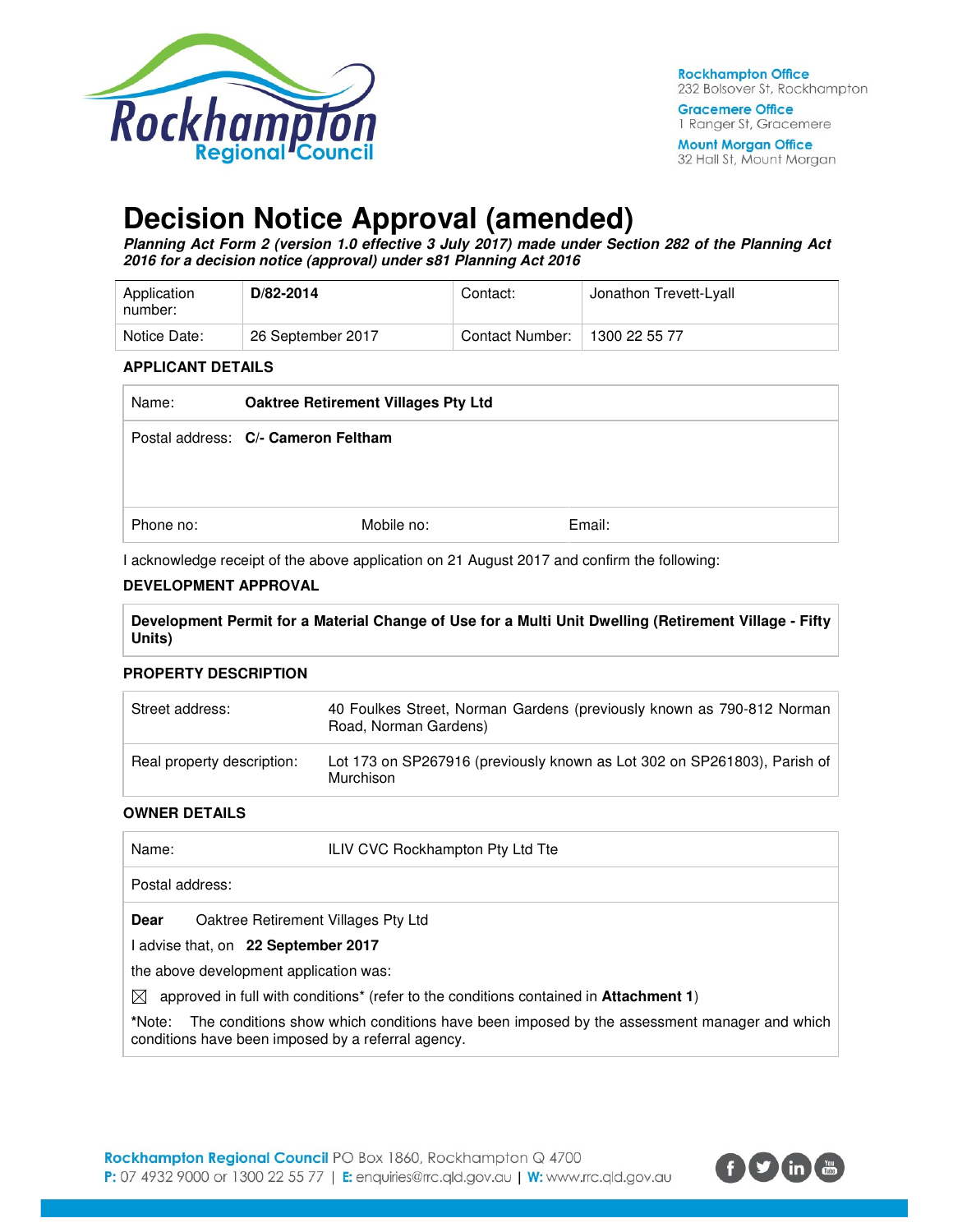## **CHANGES TO CONDITIONS**

| 1)  | Condition 1.4     | Changed | 24 September 2015 |
|-----|-------------------|---------|-------------------|
| 2)  | Condition 1.10    | Deleted | 22 September 2017 |
| 3)  | Condition 1.10    | Added   | 24 September 2015 |
| 4)  | Condition 2.1     | Changed | 22 September 2017 |
| 5)  | Condition 2.1     | Changed | 24 September 2015 |
| 6)  | Condition 2.1     | Changed | 19 January 2015   |
| 7)  | Condition 3.3     | Changed | 22 September 2017 |
| 8)  | Condition 4.5     | Added   | 24 September 2015 |
| 9)  | Condition 5.2     | Changed | 24 September 2015 |
| 10) | Condition 6.2     | Changed | 24 September 2015 |
| 11) | Condition 8.6     | Added   | 24 September 2015 |
| 12) | Condition 9.5     | Changed | 19 January 2015   |
| 13) | Item 4            | Changed | 22 September 2017 |
| 14) | Item 7            | Changed | 22 September 2017 |
| 15) | Item <sub>9</sub> | Changed | 24 September 2015 |

The conditions which have been changed or cancelled are as follows:

### **1. DETAILS OF THE APPROVAL**

|                                                                                                                                                                            | <b>Development</b><br><b>Permit</b> | Preliminary<br>Approval |
|----------------------------------------------------------------------------------------------------------------------------------------------------------------------------|-------------------------------------|-------------------------|
| Development assessable under the planning scheme, a temporary local<br>planning instrument, a master plan or a preliminary approval which<br>includes a variation approval | $\times$                            |                         |

### **2. CONDITIONS**

This approval is subject to the conditions in Attachment 1.

#### **3. FURTHER DEVELOPMENT PERMITS REQUIRED**

Please be advised that the following development permits are required to be obtained before the development can be carried out:

| Type of development permit required | Subject of the required development permit |
|-------------------------------------|--------------------------------------------|
| <b>Operational Works</b>            | Road Works                                 |
|                                     | Access Works                               |
|                                     | <b>Stormwater Works</b>                    |
|                                     | Site Works                                 |
| <b>Building Works</b>               |                                            |
| Plumbing and Drainage Works         |                                            |

## **4. SUBMISSIONS**

Properly made submissions were made in relation to the application.

There was 1 properly made submissions received from the following submitter(s);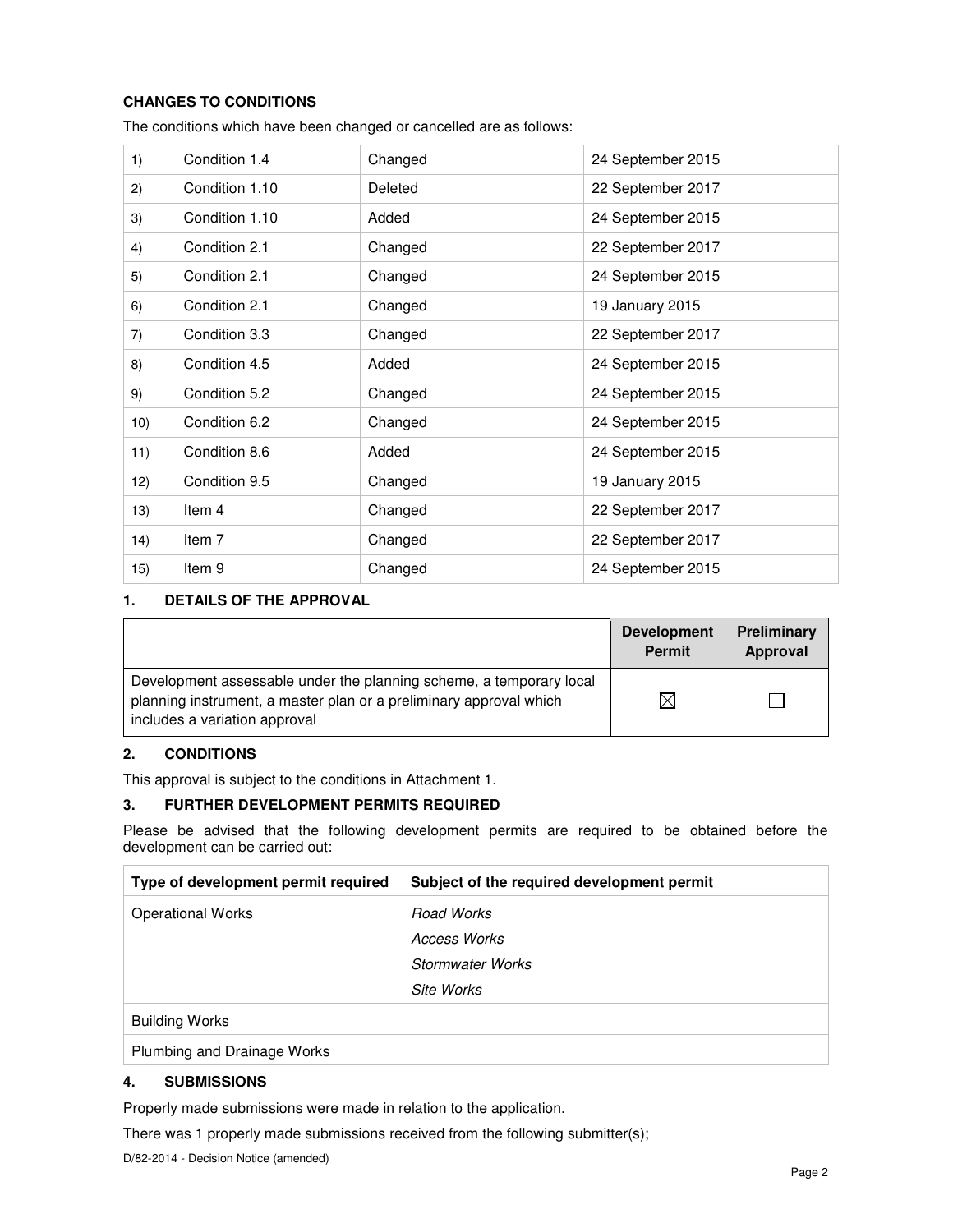| Name of principal submitter                      | <b>Residential or business address</b>                               | Electronic address (if provided) |
|--------------------------------------------------|----------------------------------------------------------------------|----------------------------------|
| Geoff McWilliam, Citimark<br>Properties Pty Ltd. | Level 16b, Central Plaza One, 345<br>Queen Street, Brisbane QLD 4700 |                                  |

### **5. REFERRAL AGENCIES**

The following Referral Agencies were activated by this application.

|              | For an application involving                                                                                                                                                                                                                                                                                                                                                                                                                                                                                                                                                                                                                                               | Name of agency                                                                                                                                                                | <b>Status</b>         | <b>Address</b>                                                                                |
|--------------|----------------------------------------------------------------------------------------------------------------------------------------------------------------------------------------------------------------------------------------------------------------------------------------------------------------------------------------------------------------------------------------------------------------------------------------------------------------------------------------------------------------------------------------------------------------------------------------------------------------------------------------------------------------------------|-------------------------------------------------------------------------------------------------------------------------------------------------------------------------------|-----------------------|-----------------------------------------------------------------------------------------------|
|              | DEVELOPMENT IMPACTING ON A STATE TRANSPORT INFRASTRUCTURE                                                                                                                                                                                                                                                                                                                                                                                                                                                                                                                                                                                                                  |                                                                                                                                                                               |                       |                                                                                               |
| $\mathbf{2}$ | of<br>development<br>An<br>aspect<br>identified in schedule 9 that-<br>is for a purpose mentioned in<br>(a)<br>schedule 9, column 1; and<br>the<br>(b)<br>meets<br>exceeds<br>or<br>threshold-<br>for<br>development<br>(i)<br>in<br>LGA population<br>$1 -$<br>mentioned in schedule<br>9, column 2 for the<br>purpose; or<br>development<br>(ii)<br>for<br>in<br>LGA population 2-<br>mentioned in schedule<br>9, column 3 for the<br>purpose.<br>However, if the development is for<br>combination<br>of<br>purposes<br>a<br>mentioned in the same item of<br>schedule 9, the threshold is for the<br>combination of purposes and not<br>for each purpose individually. | Department of<br>Infrastructure, Local<br>Government and<br>Planning<br>(Previously known as<br><b>Department of State</b><br>Development,<br>Infrastructure and<br>Planning) | Concurrence<br>Agency | Online:<br>www.dilgp.qld.gov.au/MyDAS<br>Postal:<br><b>PO Box 113</b><br>Rockhampton Qld 4700 |

#### **6. THE APPROVED PLANS**

**The approved development must be completed and maintained generally in accordance with the approved drawings and documents:** 

| <b>Plan/Document Name</b> | Plan/Document Number          | Dated          |
|---------------------------|-------------------------------|----------------|
| Site Layout               | 4042, 1.00, Revision A        | 15 August 2017 |
| Ground Floor Plan         | C4042-01a, 01a-01, Revision 1 | 20 March 2014  |
| Elevations                | C4042-01a, 01a-02, Revision 1 | 20 March 2014  |
| Villa Type B1             | 01-103 CDI, Revision A        | 14 August 2017 |
| Villa Type C1             | 01-104 CDI, Revision A        | 14 August 2017 |
| Ground Floor Plan         | C4042-03a, 03a-01, Revision 1 | 20 March 2014  |
| Elevations                | C4042-03a, 03a-02, Revision 1 | 20 March 2014  |
| Villa Type D1             | 01-105 CDI, Revision A        | 14 August 2017 |
| <b>Village Centre</b>     | 01-101 CDI, Revision A        | 14 August 2017 |
| Village Centre            | 01-102 CDI, Revision A        | 14 August 2017 |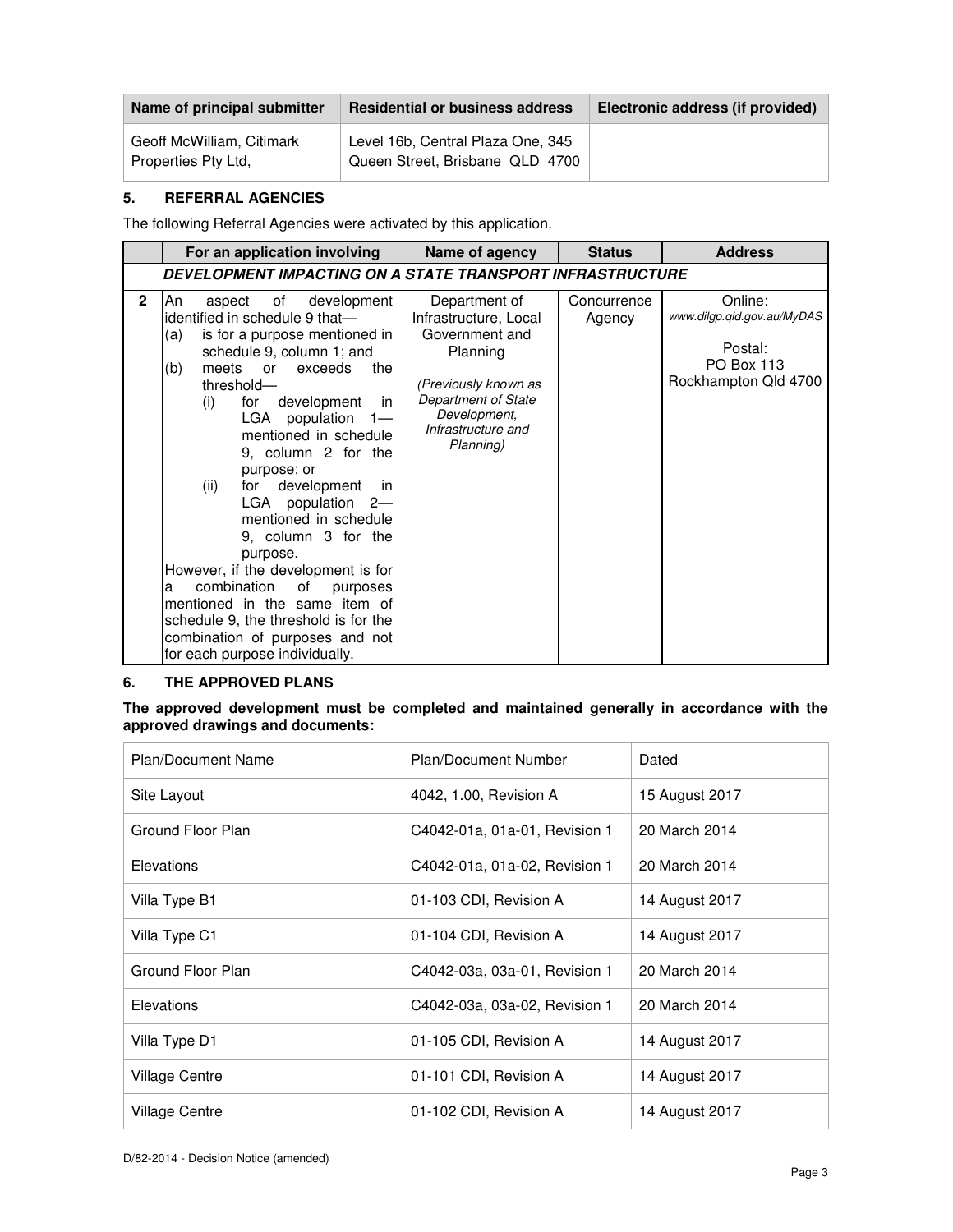| Plan/Document Name                     | <b>Plan/Document Number</b> | Dated            |
|----------------------------------------|-----------------------------|------------------|
| Draft Landscape Concept                | DA01, Issue A               | March 2014       |
| Draft Landscape Concept                | DA02, Issue A               | March 2014       |
| Concept Landscape Plan Sheet 01        | 201418-DA-01 Issue B        | 12 December 2014 |
| Concept Landscape Plan Sheet 02        | 201418-DA-02 Issue B        | 12 December 2014 |
| Concept Landscape Plan Sheet 03        | 201418-DA-03 Issue B        | 12 December 2014 |
| Concept Landscape Plan Sheet 04        | 201418-DA-04 Issue B        | 12 December 2014 |
| Concept Landscape Sections Sheet 05    | 201418-DA-05 Issue B        | 12 December 2014 |
| Concept Landscape Sections Sheet 06    | 201418-DA-06 Issue B        | 12 December 2014 |
| Civil Engineering Services Report      | B14013CR001                 | 25 March 2014    |
| Concept Civil Services Plan            | B14013-CSK02 Rev B          | 2 December 2014  |
| Concept Bulk Earthworks Layout Plan    | B14013-CSK01 Rev B          | 2 December 2014  |
| Concept Retailing Wall Section Options | B14013-CSK03 Rev B          | 2 December 2014  |

#### **7. CURRENCY PERIOD FOR THE APPROVAL (S.85)**

The standard relevant periods stated in section 85 of Planning Act 20016 apply to each aspect of development in this approval, if not stated in the conditions of approval attached.

#### **8. STATEMENT OF REASONS**

| Description of the          | Material Change of Use for a Multi-Unit Dwelling (Retirement Village – fifty                                                                                                                                                                                                                 |
|-----------------------------|----------------------------------------------------------------------------------------------------------------------------------------------------------------------------------------------------------------------------------------------------------------------------------------------|
| development                 | units)                                                                                                                                                                                                                                                                                       |
| <b>Reasons for decision</b> | The request for a Change Application (Change Approval) is considered<br>reasonable and meets the requirements of the assessment benchmarks<br>prescribed under section 81 (2) of the Planning Act 2016 and does not<br>compromise the intent of the Rockhampton Region Planning Scheme 2015. |

### **9. RIGHTS OF APPEAL**

The rights of an applicant to appeal to a tribunal or the Planning and Environment Court against a decision about a development application are set out in chapter 6, part 1 of the Planning Act 2016. For particular applications, there may also be a right to make an application for a declaration by a tribunal (see chapter 6, part 2 of the Planning Act 2016).

#### Appeal by an applicant

An applicant for a development application may appeal to the Planning and Environment Court against the following:

- the refusal of all or part of the development application
- a provision of the development approval
- the decision to give a preliminary approval when a development permit was applied for
- a deemed refusal of the development application.

An applicant may also have a right to appeal to the Development tribunal. For more information, see schedule 1 of the Planning Act 2016.

#### Appeal by a submitter

A submitter for a development application may appeal to the Planning and Environment Court against: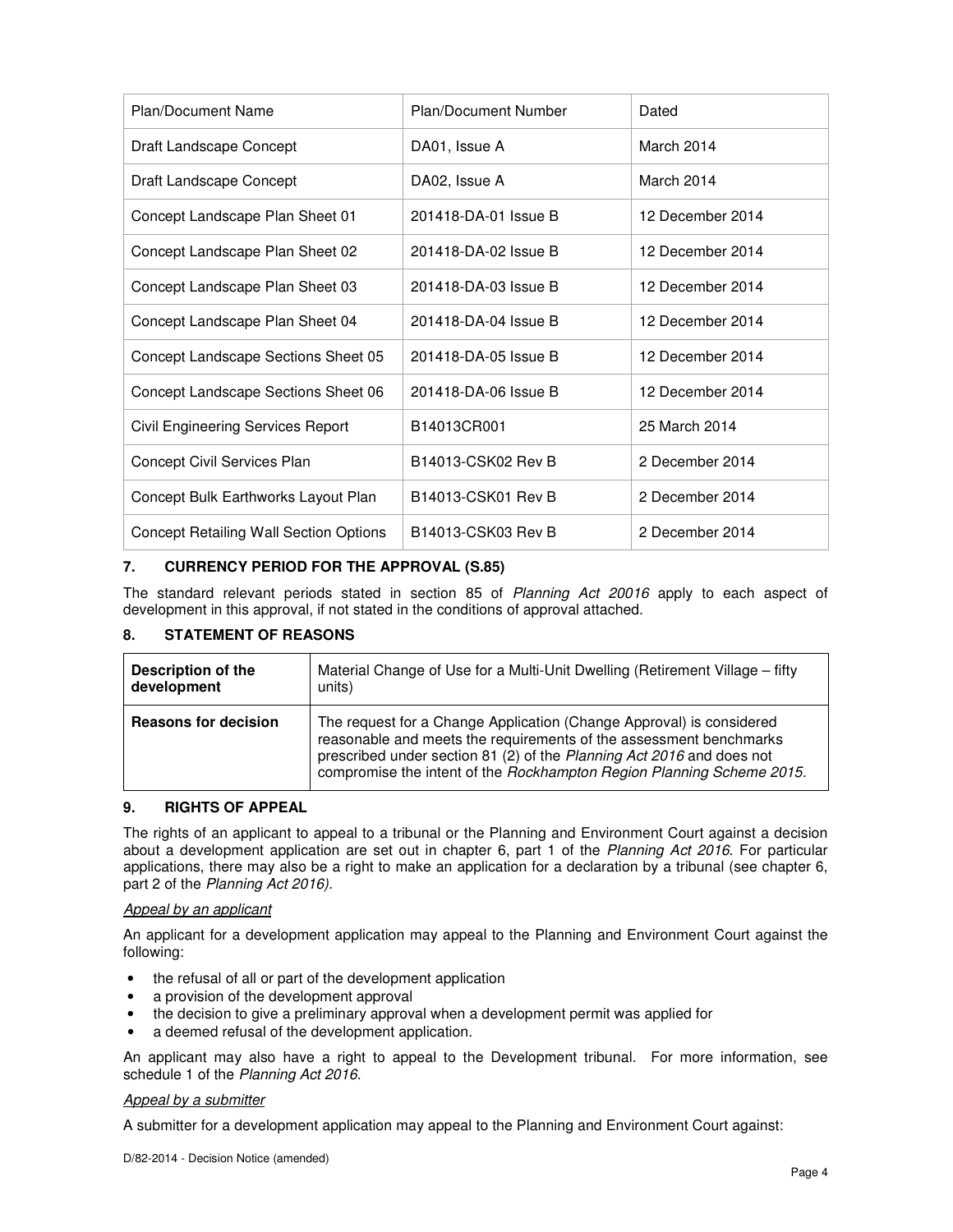- any part of the development application for the development approval that required impact assessment
- a variation request.

The timeframes for starting an appeal in the Planning and Environment Court are set out in section 229 of the Planning Act 2016.

**Attachment 2** is an extract from the Planning Act 2016 that sets down the applicant's appeal rights and the appeal rights of a submitter.

#### **10. WHEN THE DEVELOPMENT APPROVAL TAKES EFFECT**

This development approval takes effect:

From the time the decision notice is given  $-$  if there is no submitter and the applicant does not appeal the decision to the court.

Or

When the submitter's appeal period ends  $-$  if there is a submitter and the applicant does not appeal the decision to the court.

Or

- Subject to the decision of the court, when the appeal is finally decided – if an appeal is made to the court.

This approval will lapse unless substantially commenced within the above stated relevant periods (refer to sections 85 of Planning Act 2016 for further details).

#### **11. ORIGINAL DECISION ASSESSMENT MANAGER**

| Name: | Tarnya Fitzgibbon<br><b>COORDINATOR</b><br><b>DEVELOPMENT ASSESSMENT</b> | Date: | 20 January 2015 |
|-------|--------------------------------------------------------------------------|-------|-----------------|
|       |                                                                          |       |                 |

#### **12. ASSESSMENT MANAGER**

| Tarnya Fitzgibbon<br>Name:<br>Date: 26 September 2017<br>Signature:<br><b>COORDINATOR</b><br><b>DEVELOPMENT ASSESSMENT</b> |  |
|----------------------------------------------------------------------------------------------------------------------------|--|
|----------------------------------------------------------------------------------------------------------------------------|--|

C/C. Department of Infrastructure, Local Government and Planning - RockhamptonSARA@dilgp.qld.gov.au

#### **Attachment 1 – Conditions of the approval**

**Part 1 – Conditions imposed by the assessment manager** [Note: where a condition is imposed about infrastructure under Chapter 4 of the Planning Act 2016, the relevant provision of the Act under which this condition was imposed must be specified.]

#### **Part 2 – Conditions required by the referral agency response**

**Attachment 2—Extract on appeal rights**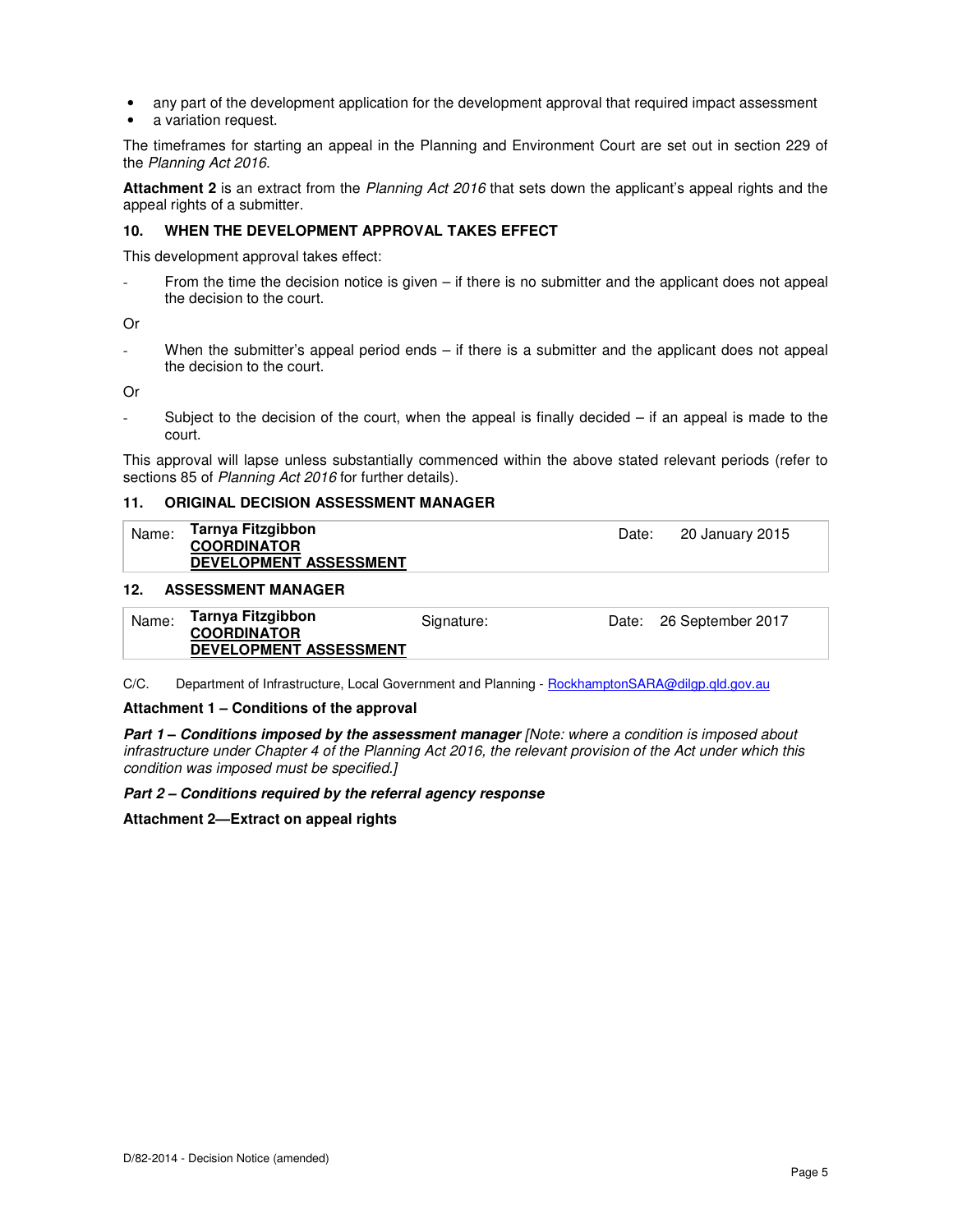

## **Attachment 1 – Part 1**

## **Rockhampton Regional Council Conditions**

PLANNING ACT 2016

## 1.0 ADMINISTRATION

- 1.1 The Developer is responsible for ensuring compliance with this approval and the Conditions of the approval by an employee, agent, contractor or invitee of the Developer.
- 1.2 Where these Conditions refer to "Council" in relation to requiring Council to approve or to be satisfied as to any matter, or conferring on the Council a function, power or discretion, that role of the Council may be fulfilled in whole or in part by a delegate appointed for that purpose by the Council.
- 1.3 All conditions of this approval must be undertaken and completed to the satisfaction of Council, at no cost to Council.
- 1.4 All conditions, works, or requirements of this approval associated with each relevant stage of this development must be undertaken and completed prior to the commencement of the use of that particular stage, unless otherwise stated.
- 1.5 Where applicable, infrastructure requirements of this approval must be contributed to the relevant authorities, at no cost to Council prior to the commencement of the use, unless otherwise stated.
- 1.6 The following further Development Permits must be obtained prior to the commencement of any works associated with their purposes:
	- 1.6.1 Operational Works:
		- (i) Road Works;
		- (ii) Access Works;
		- (iii) Stormwater Works; and
		- (iv) Site Works.
	- 1.6.2 Plumbing and Drainage Works; and
	- 1.6.3 Building Works.
- 1.7 All Development Permits for Operational Works and Plumbing and Drainage Works must be obtained prior to the issue of a Development Permit for Building Works.
- 1.8 Unless otherwise stated, all works must be designed, constructed and maintained in accordance with the relevant Council policies, guidelines and standards.
- 1.9 All engineering drawings/specifications, design and construction works must comply with the requirements of the relevant Australian Standards and must be approved, supervised and certified by a Registered Professional Engineer of Queensland.
- 1.10 DELETED
- 1.11 Unless otherwise expressly stated, the conditions must be read as being applicable to all stages.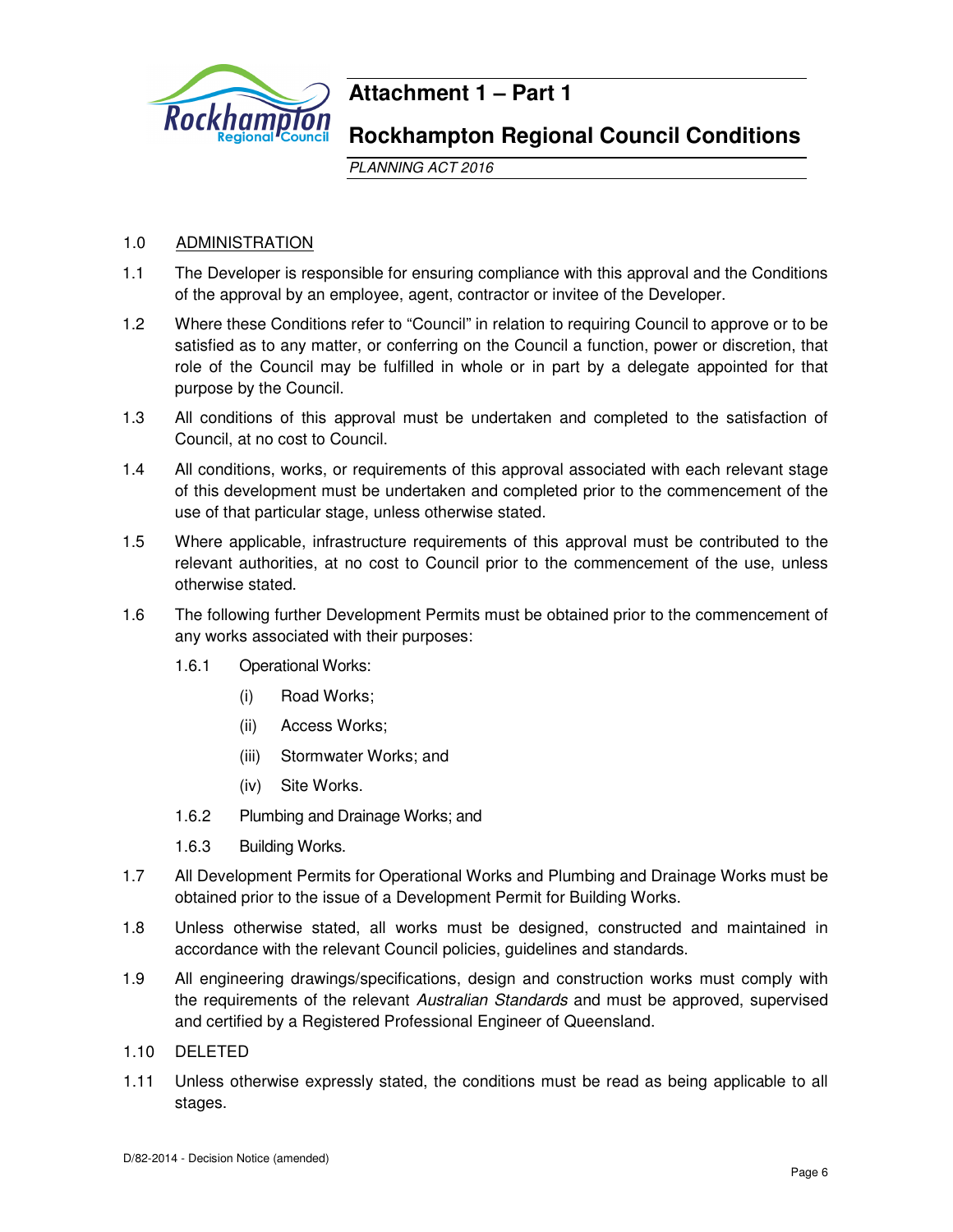## 2.0 APPROVED PLANS AND DOCUMENTS

2.1 The approved development must be completed and maintained generally in accordance with the approved plans and documents, except where amended by the conditions of this permit:

| <b>Plan/Document Name</b>                           | <b>Plan/Document Number</b>   | Dated            |
|-----------------------------------------------------|-------------------------------|------------------|
| Site Layout                                         | 4042, 1.00, Revision A        | 15 August 2017   |
| Ground Floor Plan                                   | C4042-01a, 01a-01, Revision 1 | 20 March 2014    |
| Elevations                                          | C4042-01a, 01a-02, Revision 1 | 20 March 2014    |
| Villa Type B1                                       | 01-103 CDI, Revision A        | 14 August 2017   |
| Villa Type C1                                       | 01-104 CDI, Revision A        | 14 August 2017   |
| <b>Ground Floor Plan</b>                            | C4042-03a, 03a-01, Revision 1 | 20 March 2014    |
| Elevations                                          | C4042-03a, 03a-02, Revision 1 | 20 March 2014    |
| Villa Type D1                                       | 01-105 CDI, Revision A        | 14 August 2017   |
| <b>Village Centre</b>                               | 01-101 CDI, Revision A        | 14 August 2017   |
| <b>Village Centre</b>                               | 01-102 CDI, Revision A        | 14 August 2017   |
| Draft Landscape Concept                             | DA01, Issue A                 | March 2014       |
| Draft Landscape Concept                             | DA02, Issue A                 | March 2014       |
| Concept Landscape Plan<br>Sheet 01                  | 201418-DA-01 Issue B          | 12 December 2014 |
| Concept Landscape Plan<br>Sheet 02                  | 201418-DA-02 Issue B          | 12 December 2014 |
| Concept Landscape Plan<br>Sheet 03                  | 201418-DA-03 Issue B          | 12 December 2014 |
| Concept Landscape Plan<br>Sheet 04                  | 201418-DA-04 Issue B          | 12 December 2014 |
| Concept<br>Landscape<br>Sections Sheet 05           | 201418-DA-05 Issue B          | 12 December 2014 |
| Concept<br>Landscape<br>Sections Sheet 06           | 201418-DA-06 Issue B          | 12 December 2014 |
| <b>Civil Engineering Services</b><br>Report         | B14013CR001                   | 25 March 2014    |
| Civil<br>Services<br>Concept<br>Plan                | B14013-CSK02 Rev B            | 2 December 2014  |
| Concept Bulk Earthworks<br>Layout Plan              | B14013-CSK01 Rev B            | 2 December 2014  |
| Concept Retailing<br>Wall<br><b>Section Options</b> | B14013-CSK03 Rev B            | 2 December 2014  |

2.2 Where there is any conflict between the conditions of this approval and the details shown on the approved plans and documents, the conditions of approval must prevail.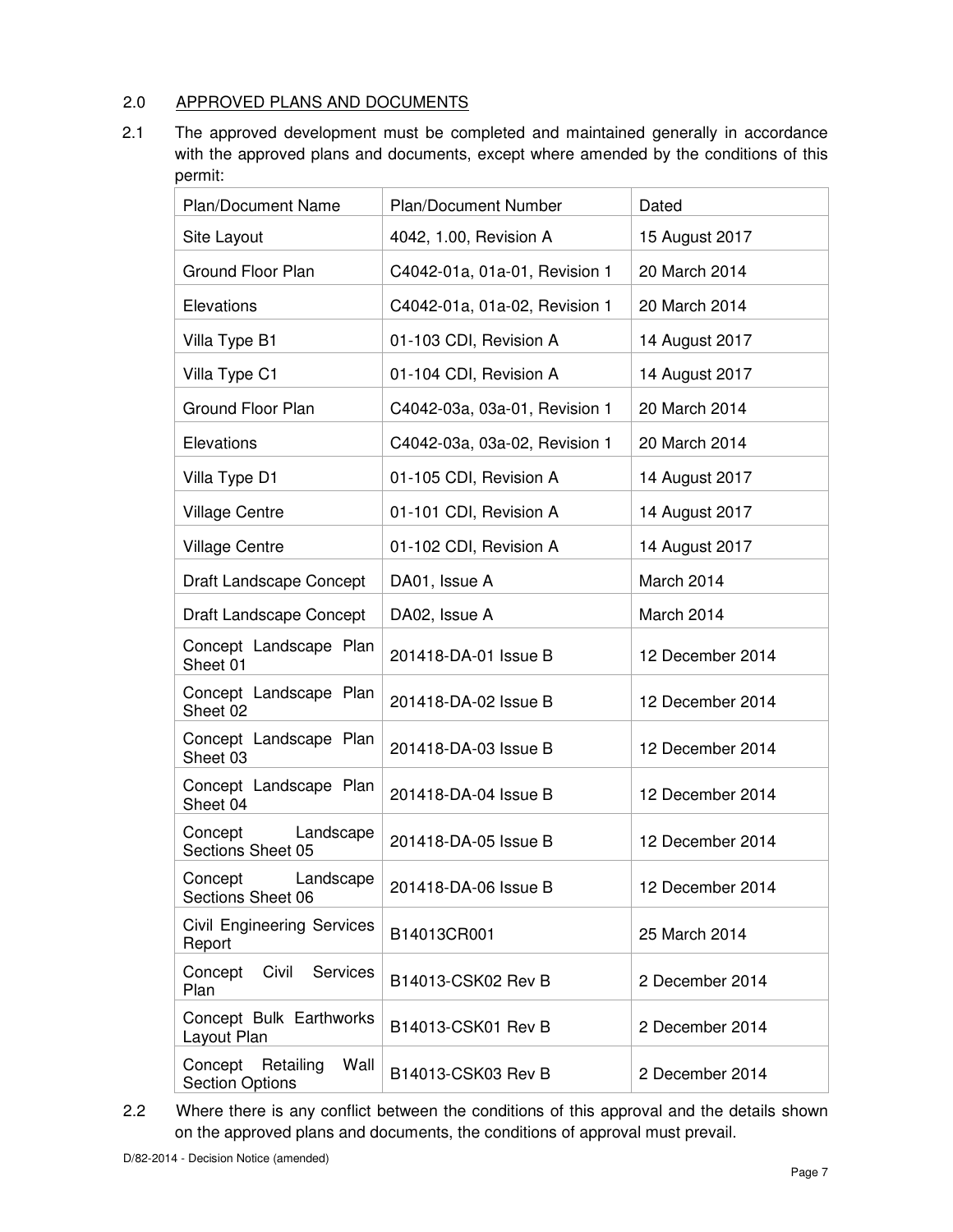2.3 Where conditions require the above plans or documents to be amended, the revised document(s) must be submitted for endorsement by Council prior to the submission of a Development Application for Operational Works.

## 3.0 ROAD WORKS

- 3.1 A Development Permit for Operational Works (road works) must be obtained prior to the commencement of any road works on the site.
- 3.2 All works must be designed and constructed in accordance with the approved plans (refer to condition 2.1), Capricorn Municipal Development Guidelines, relevant Australian Standards and the provisions of a Development Permit for Operational Works (road works).
- 3.3 A concrete pathway, with a minimum width of 1.2 metres, must be constructed on the southern side of Foulkes Street for the full frontage of the site. This non-trunk infrastructure is conditioned under section 665 of the Sustainable Planning Act 2009.
	- The pathway must be constructed from the western end of the frontage to the boundary of Units 13 and 17 prior to the issue of a Development Permit for Building Works for Units 1 to 13.
	- The pathway must be constructed from the boundary of Unit 13 and 17 to the boundary of Units 18 and 19 prior to the issue of a Development Permit for Building Works for Units 14 to 17 and Units 49 to 51.
	- The pathway must be constructed from the boundary of Units 18 and 19 to the boundary of Units 26 and 30 prior to the issue of a Development Permit for Building Works for Units 19 to 26 and Units 39, 40, 47 and 48.
	- The pathway must be constructed from the boundary of Units 26 and 30 to the north eastern end of the frontage prior to the issue of a Development Permit for Building Works for Units 27 to 29, 38 and 41 to 44.
- 3.4 All pathways and access ramps must be designed and constructed in accordance with Australian Standard AS1428 "Design for Access and Mobility". All pathways located within a road reserve or public use land must be provided with public space lighting in accordance with Australian Standard AS1158 "Lighting for Roads and Public Spaces".
- 3.5 All pathways must incorporate kerb ramps at all road crossing points.
- 3.6 Traffic signs and pavement markings must be provided in accordance with the Manual of Uniform Traffic Control Devices – Queensland. Where necessary, existing traffic signs and pavement markings must be modified in accordance with the Manual of Uniform Traffic Control Devices – Queensland.
- 3.7 Retaining structures and their foundations must be wholly contained within private allotments and not be constructed as Council-owned infrastructure.

## 4.0 ACCESS WORKS

- 4.1 A Development Permit for Operational Works (access works) must be obtained prior to the commencement of any access works on the site.
- 4.2 All works must be designed and constructed in accordance with the approved plans (refer to condition 2.1), Capricorn Municipal Development Guidelines, Australian Standard AS2890 "Parking Facilities" and the provisions of a Development Permit for Operational Works (access works).
- D/82-2014 Decision Notice (amended) 4.3 All vehicular access to and from the development must be via Foulkes Street only.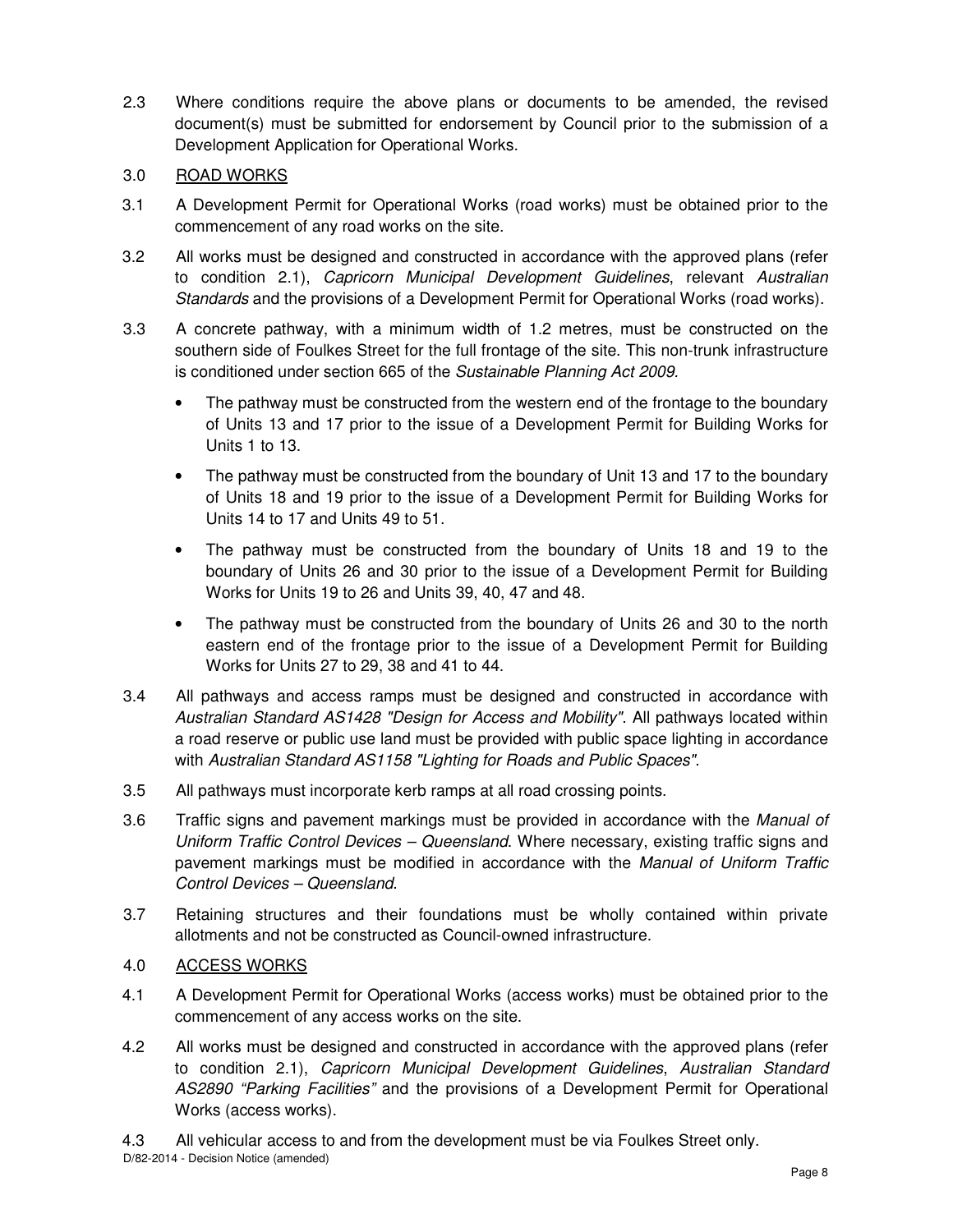- 4.4 All vehicles must ingress and egress the development in a forward gear.
- 4.5 The access must be constructed with the first stage of the development.

## 5.0 SEWERAGE WORKS

- 5.1 All works must be designed and constructed in accordance with the approved plans (refer to condition 2.1), Capricorn Municipal Development Guidelines, Water Supply (Safety and Reliability) Act and Plumbing and Drainage Act.
- 5.2 The development must be connected to Council's reticulated sewerage network at the construction of the first stage. Only one (1) sewerage connection point is permitted to the development, further stages must connect to this existing connection point.
- 5.3 The finished sewerage access chamber surface must be at a sufficient level to avoid ponding of stormwater above the top of the chamber. A heavy duty trafficable lid must be provided in the trafficable area.
- 5.4 Sewer connections located within trafficable areas must be raised or lowered to suit the finished surface levels and must be provided with trafficable lids.

## 6.0 WATER WORKS

- 6.1 All works must be designed and constructed in accordance with the approved plans (refer to condition 2.1), Capricorn Municipal Development Guidelines, Water Supply (Safety and Reliability) Act and the Plumbing and Drainage Act.
- 6.2 The development must be connected to Council's reticulated water network at the construction of the first stage. Only one (1) water connection point is permitted to the development, further stages must connect to this existing connection point.
- 6.3 The proposed development must be provided with a master meter at the property boundary and sub meters for each sole occupancy building in accordance with the Queensland Plumbing and Drainage Code and Council's Sub-metering Policy.
- 6.4 Water meter boxes located within trafficable areas must be raised or lowered to suit the finished surface level and must be provided with heavy duty trafficable lids.
- 6.5 The applicant must ensure adequate fire fighting protection is available from the existing hydrant within Foulkes Street road reserve and also from the on-site fire fighting equipment for the proposed development. Should adequate protection not be achievable, upgrade of on-site fire fighting equipment, which may include internal pillar hydrant, water tanks, and pumps, will be required. The fire fighting strategy must be approved by a hydraulic engineer or other suitably qualified person.

## 7.0 PLUMBING AND DRAINAGE WORKS

- 7.1 All plumbing and sanitary drainage works must be in accordance with regulated work under the Plumbing and Drainage Act and Council's Plumbing and Drainage Policies.
- 7.2 Sewerage trade waste permits must be obtained for the discharge of any non-domestic waste into Council's sewerage reticulation. Arrester traps must be provided where commercial or non-domestic waste water is proposed to be discharged into the system.

## 8.0 STORMWATER WORKS

8.1 A Development Permit for Operational Works (stormwater works) must be obtained prior to the commencement of any stormwater works on the site.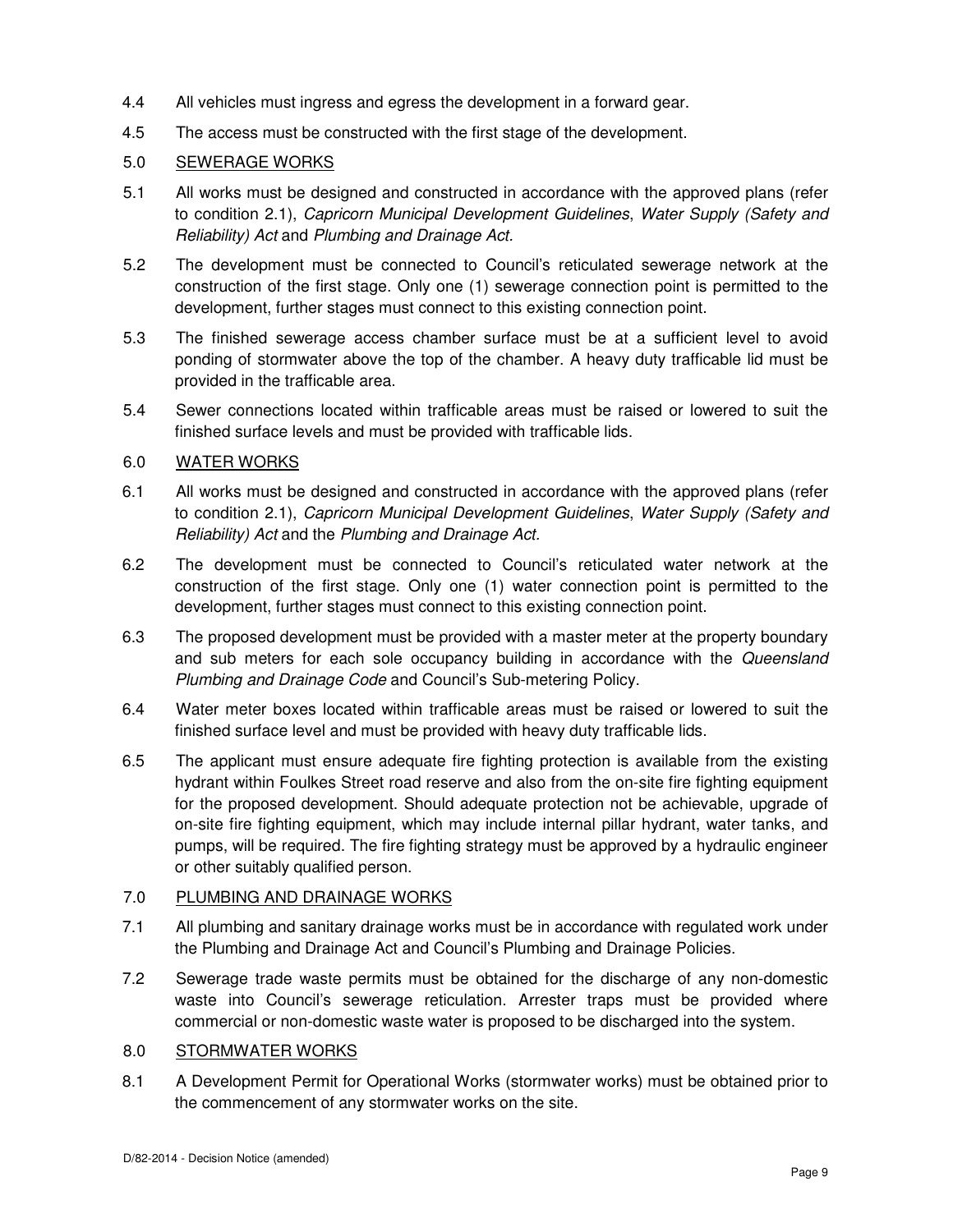- 8.2 All stormwater drainage works must be designed and constructed in accordance with the approved plans (refer to condition 2.1), Queensland Urban Drainage Manual, Capricorn Municipal Development Guidelines, sound engineering practice and the provisions of a Development Permit for Operational Works (stormwater works).
- 8.3 All stormwater must drain to a demonstrated lawful point of discharge and must not adversely affect adjoining land or infrastructure in comparison to the pre-development condition by way of blocking, altering or diverting existing stormwater runoff patterns or have the potential to cause damage to other infrastructure.
- 8.4 The proposed development must achieve no increase in peak stormwater runoff for a selected range of storm events up to and including the one in one hundred year storm event (100 year Average Recurrence Interval) for the post development condition.
- 8.5 Easements must be provided over all land assessed to be within the one in one hundred year storm event (100 year Average Recurrence Interval) inundation area.
- 8.6 The bio retention must be constructed with the first stage of the development.
- 9.0 SITE WORKS
- 9.1 A Development Permit for Operational Works (site works) must be obtained prior to the commencement of any site works.
- 9.2 Any application for a Development Permit for Operational Works (site works) must be accompanied by an earthworks plan which clearly identifies the following:
	- 9.2.1 the location of cut and/or fill;
	- 9.2.2 the type of fill to be used and the manner in which it is to be compacted;
	- 9.2.3 the quantum of fill to be deposited or removed and finished cut and/or fill levels;
	- 9.2.4 details of any proposed access routes to the site which are intended to be used to transport fill to or from the site; and
	- 9.2.5 the maintenance of access roads to and from the site so that they are free of all cut and/or fill material and cleaned as necessary.
- 9.3 All earthworks must be undertaken in accordance with Australian Standards, AS3798 "Guidelines on Earthworks for Commercial and Residential Developments".
- 9.4 Site works must be constructed such that they do not, at any time, in any way restrict, impair or change the natural flow of runoff water, or cause a nuisance or worsening to adjoining properties or infrastructure.
- 9.5 All retaining structures within the development extending above the Foulkes Street frontage ground level and visible to pedestrians must be limited to an overall maximum height of 2.2 metres. All retaining structures above one (1) metre in height must be tiered with intervals of a maximum height of one (1) metre and be landscaped generally in accordance with approved plans reflecting landscape elevations (refer to condition 2.1), at no cost to Council.
- 9.6 The structural design of all retaining structures above one (1) metre in height must be separately and specifically certified by a Registered Professional Engineer of Queensland as part of the Operational Works submission. A Registered Professional Engineer of Queensland must on completion certify that all works are compliant with the approved design.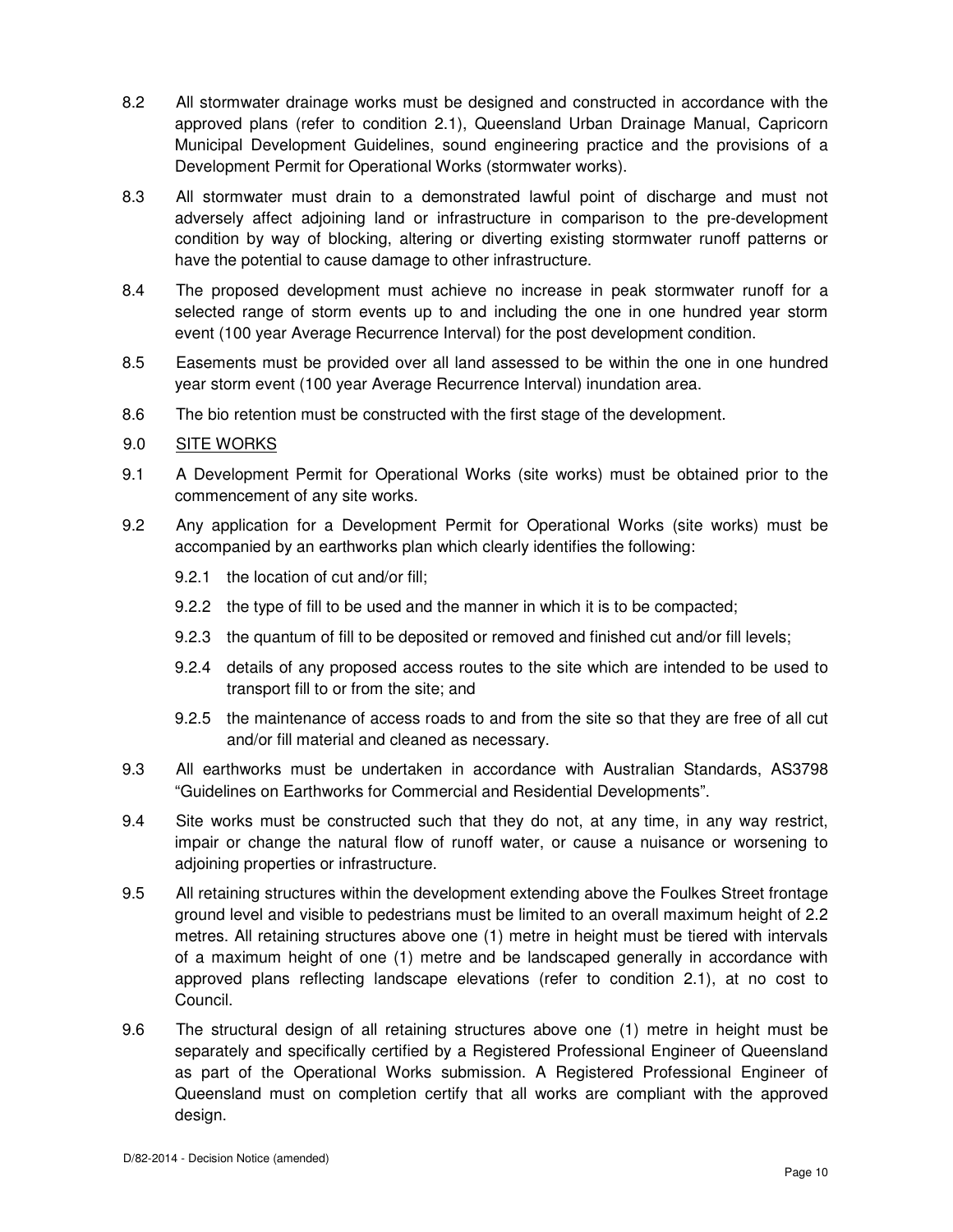- 9.7 The approved design and/or the construction of the retaining structures must not be modified or altered without Council's prior written approval.
- 9.8 Retaining structures and their foundations must be wholly contained within private allotments and not encroach onto any easements.
- 9.9 Vegetation must not be cleared unless and until written approval has been provided by Council. A Development Permit for Operational Works constitutes written approval, only for the purposes of clearing vegetation directly pertinent to the operational works which are the subject of the Development Permit. Details of vegetation proposed to be cleared should be provided as part of the Environmental Management Plan.
- 9.10 All site works must be undertaken to ensure that there is:
	- 9.10.1 no increase in upstream or downstream flood levels for all levels of immunity up to Q100;
	- 9.10.2 no increase in velocity profiles, for which no remedy exists to prevent erosion and/or scouring. In the event that modelling shows non-compliance with the above, works must be undertaken within the system to satisfy the above criteria for development; and
	- 9.10.3 a lawful point of discharge to which the developed flows from the land drain. Easements will be required over any other land to accommodate the flows.

## 10.0 BUILDING WORKS

- 10.1 All external elements, such as air conditioners, pool and spa pumps and associated equipment, must be adequately screened from public view to Council's satisfaction.
- 10.2 Any lighting devices associated with the development, such as sensory lighting, must be positioned on the site and shielded so as not to cause glare or other nuisance to nearby residents and motorists. Night lighting must be designed, constructed and operated in accordance with Australian Standard AS4282 "Control of the obtrusive effects of outdoor lighting".
- 10.3 All units must be provided with open-air clothes drying facilities and the facilities must be screened from public view.
- 10.4 Solid fencing on top of a retaining structure fronting Foulkes Street and/or Jim Goldston Avenue will only be supported when the overall height is less than 1.8 metres above the footpath level. Fencing less than fifty (50) percent transparency or additional landscaping acting as a fence is acceptable.
- 10.5 All fences must be constructed of materials and finishes that are aesthetically commensurate with the surrounding residential area.
- 10.6 Roof lines and materials are to be suitably varied between the three unit types and are of an aesthetic which is commensurate with the surrounding area. The variation is to achieve a look which reduces the bulk appearance of the development.

#### 11.0 LANDSCAPING WORKS

11.1 A Landscaping Plan must be submitted with the first application for a Development Permit for Operational Works. The landscaping must be constructed and/or established prior to the commencement of the use and the landscape areas must predominantly contain plant species that are locally native to the Central Queensland region due to their low water dependency.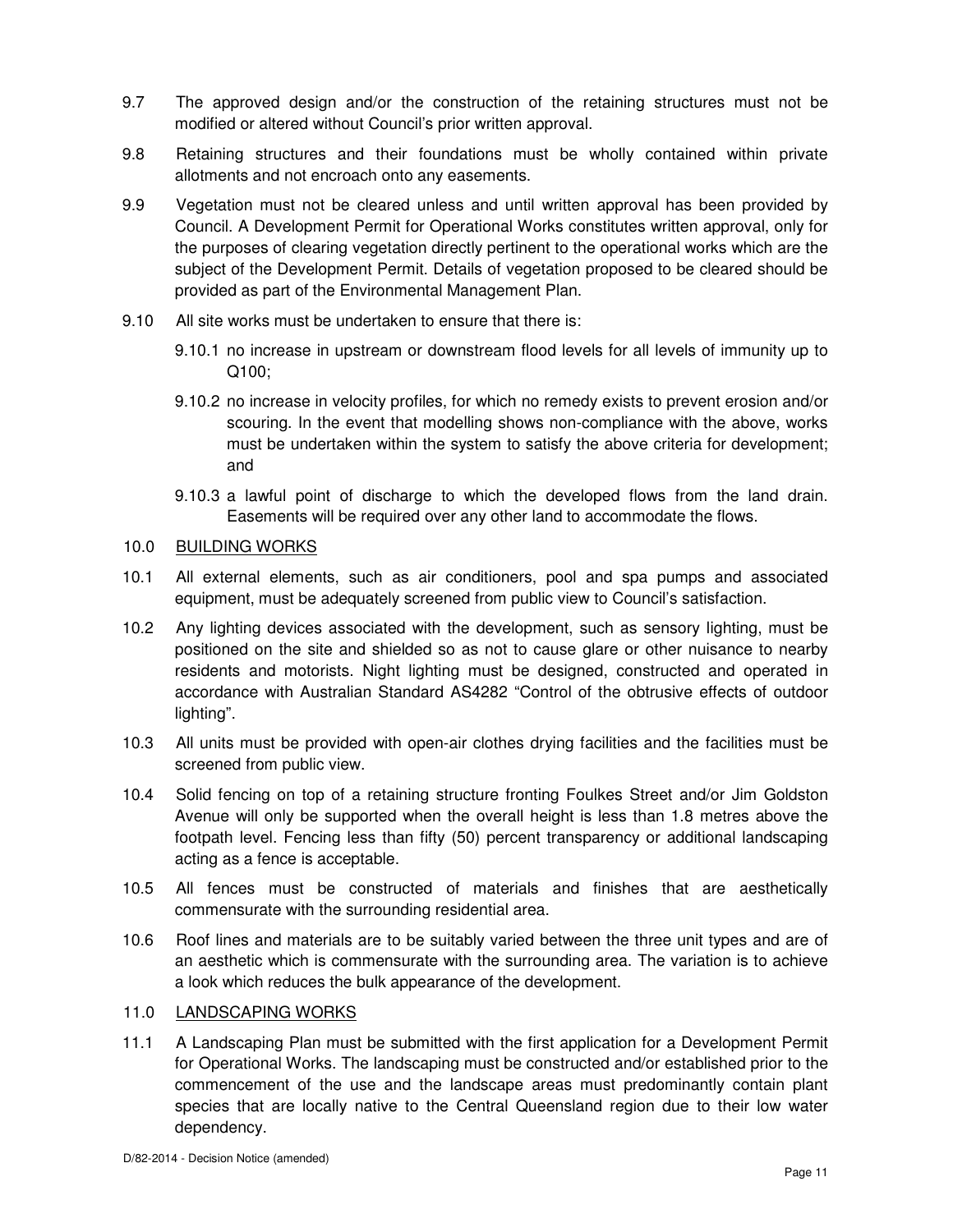- 11.2 Large trees must not be planted within one (1) metre of the centreline of any sewerage infrastructure. Small shrubs and groundcover are acceptable.
- 11.3 Landscaping, or any part thereof, upon reaching full maturity, must not:
	- (i) obstruct sight visibility zones as defined in the Austroads 'Guide to Traffic Engineering Practice' series of publications;
	- (ii) adversely affect any road lighting or public space lighting; or
	- (iii) adversely affect any Council infrastructure, or public utility plant.
- 11.4 The landscaped areas must be subject to an ongoing maintenance and replanting programme (if necessary), at no cost to Council.

## 12.0 ELECTRICITY AND TELECOMMUNICATIONS

- 12.1 Underground electricity and telecommunication connections must be provided to the proposed development to the standards of the relevant authorities.
- 12.2 Evidence must be provided of a Telecommunications Infrastructure Provisioning Confirmation and Certificate of Electricity Supply with the relevant service providers to provide the use with telecommunication and live electricity connections, in accordance with the requirements of the relevant authorities prior to the commencement of the use.

#### 13.0 ASSET MANAGEMENT

- 13.1 Any alteration necessary to electricity, telephone, water mains, sewerage mains, and/or public utility installations resulting from the development or in connection with the development, must be at full cost to the Developer.
- 13.2 Any damage to existing water supply or sewerage infrastructure, kerb and channel, pathway or roadway (including removal of concrete slurry from public land, pathway, roads, kerb and channel and stormwater gullies and drainage lines) which may occur during any works carried out in association with the approved development must be repaired. This must include the reinstatement of the existing traffic signs and pavement markings which may have been removed.

## 14.0 ENVIRONMENTAL

- 14.1 Any application for a Development Permit for Operational Works must be accompanied by an Erosion and Sediment Control Plan which addresses, but is not limited to, the following:
	- (i) objectives;
	- (ii) site location / topography;
	- (iii) vegetation;
	- (iv) site drainage;
	- (v) soils;
	- (vi) erosion susceptibility;
	- (vii) erosion risk;
	- (viii) concept;
	- (ix) design; and
	- (x) implementation, for the construction and post construction phases of work.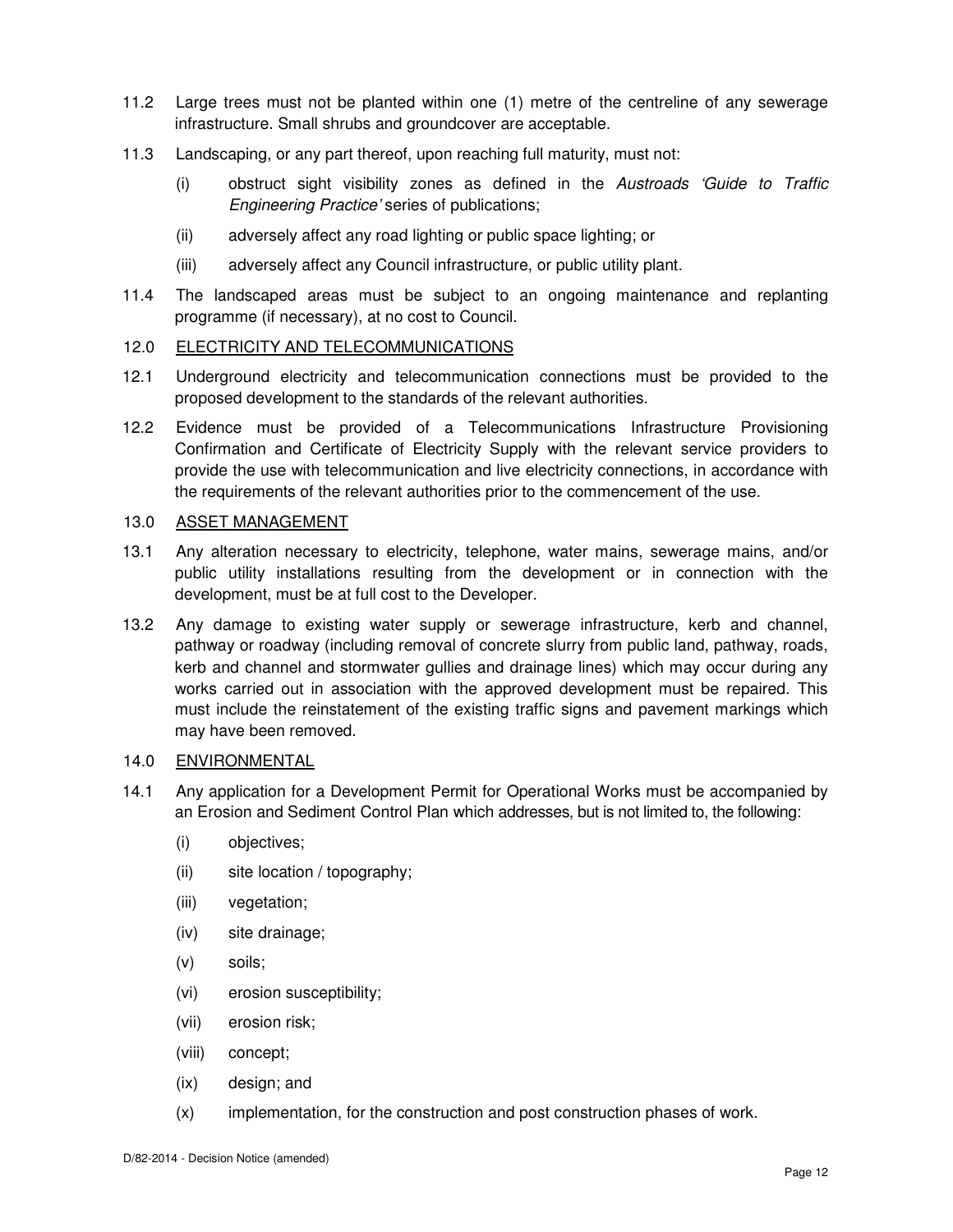14.2 Implement and maintain the Erosion Control and Stormwater Control Management Plan onsite for the duration of the works, and until all exposed soil areas are permanently stabilised (for example, turfed, hydromulched, concreted, landscaped). The prepared Erosion Control and Stormwater Control Management Plan must be available on-site for inspection by Council Officers during those works.

## 15.0 OPERATING PROCEDURES

- 15.1 All construction materials, waste, waste skips, machinery and contractors' vehicles must be located and stored or parked within the site. No storage of materials, parking of construction machinery or contractors' vehicles will be permitted in Foulkes Street, Springfield Drive or Jim Goldston Avenue.
- 15.2 Noise from the activity must not cause an environmental nuisance.
- 15.3 All waste generated within the site must be disposed via a private contractor at no cost to Council. The loading and/or unloading of waste collection vehicles must be limited between the hours of 0700 and 1900 Monday to Saturday and between the hours of 0800 and 1500 on Sundays.
- 15.4 All waste storage areas must be kept in a clean, tidy condition in accordance with the Environmental Protection Regulation 2008.

## ADVISORY NOTES

## NOTE 1. Aboriginal Cultural Heritage

It is advised that under section 23 of the Aboriginal Cultural Heritage Act 2003, a person who carries out an activity must take all reasonable and practicable measures to ensure the activity does not harm Aboriginal Cultural Heritage (the "cultural heritage duty of care"). Maximum penalties for breaching the duty of care are listed in the Aboriginal Cultural Heritage legislation. The information on Aboriginal Cultural Heritage is available on the Department of Aboriginal and Torres Strait Islander and Multicultural Affairs website: www.datsima.qld.gov.au.

## NOTE 2. General Environmental Duty

General environmental duty under the *Environmental Protection Act 1994* prohibits unlawful environmental nuisance caused by noise, aerosols, particles, dust, ash, fumes, light, odour or smoke beyond the boundaries of the property during all stages of the development including earthworks, construction and operation.

## NOTE 3. General Safety Of Public During Construction

The Work Health and Safety Act 2011 and Manual of Uniform Traffic Control Devices must be complied with in carrying out any construction works, and to ensure safe traffic control and safe public access in respect of works being constructed on a road.

## NOTE 4. Infrastructure Charges Notice

 This application is subject to infrastructure charges in accordance with Council policies. The charges are presented on an Infrastructure Charges Notice.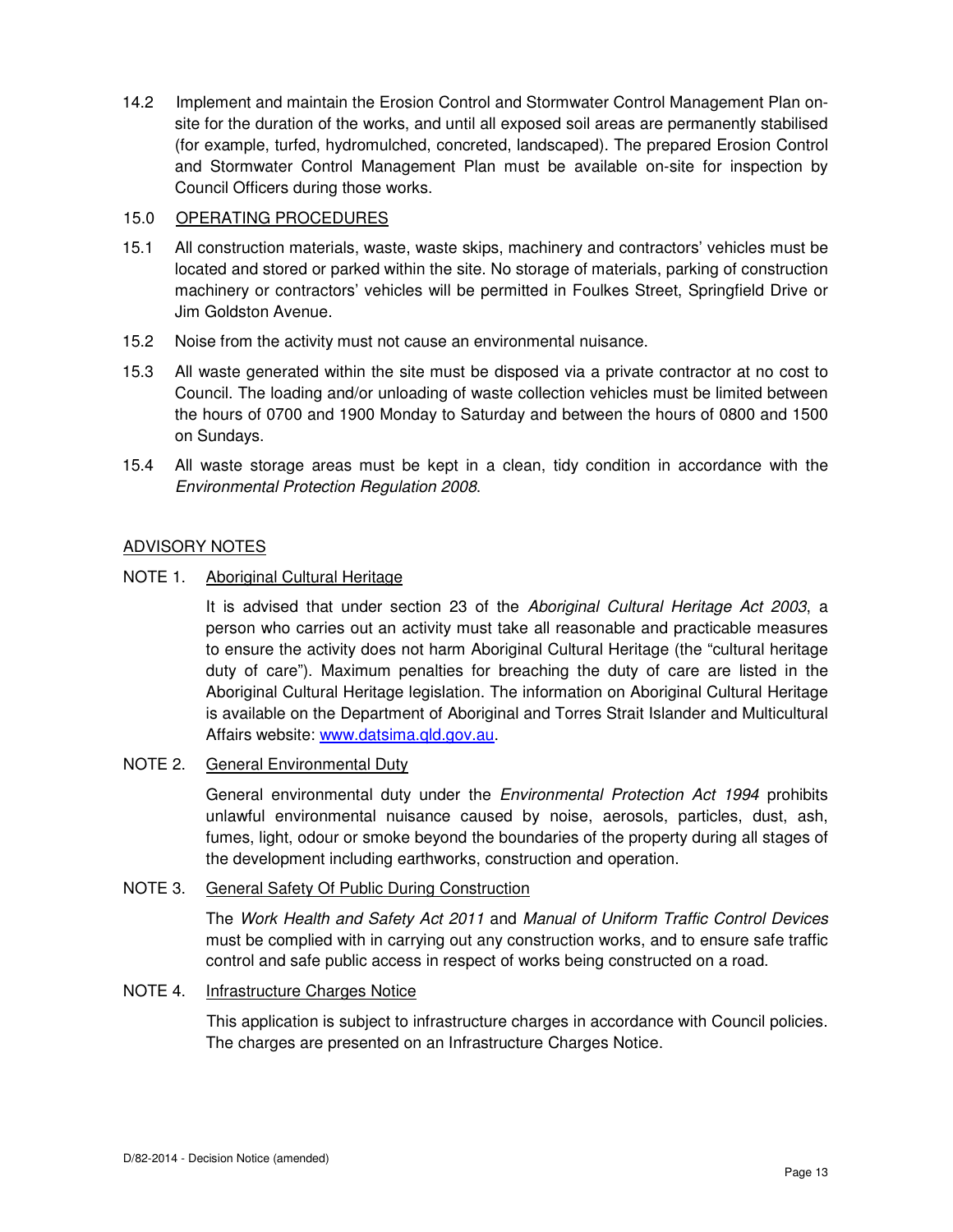

## **Attachment 1 – Part 2 Referral Agency Conditions – Department of Infrastructure, Local Government and Planning**

PLANNING ACT 2016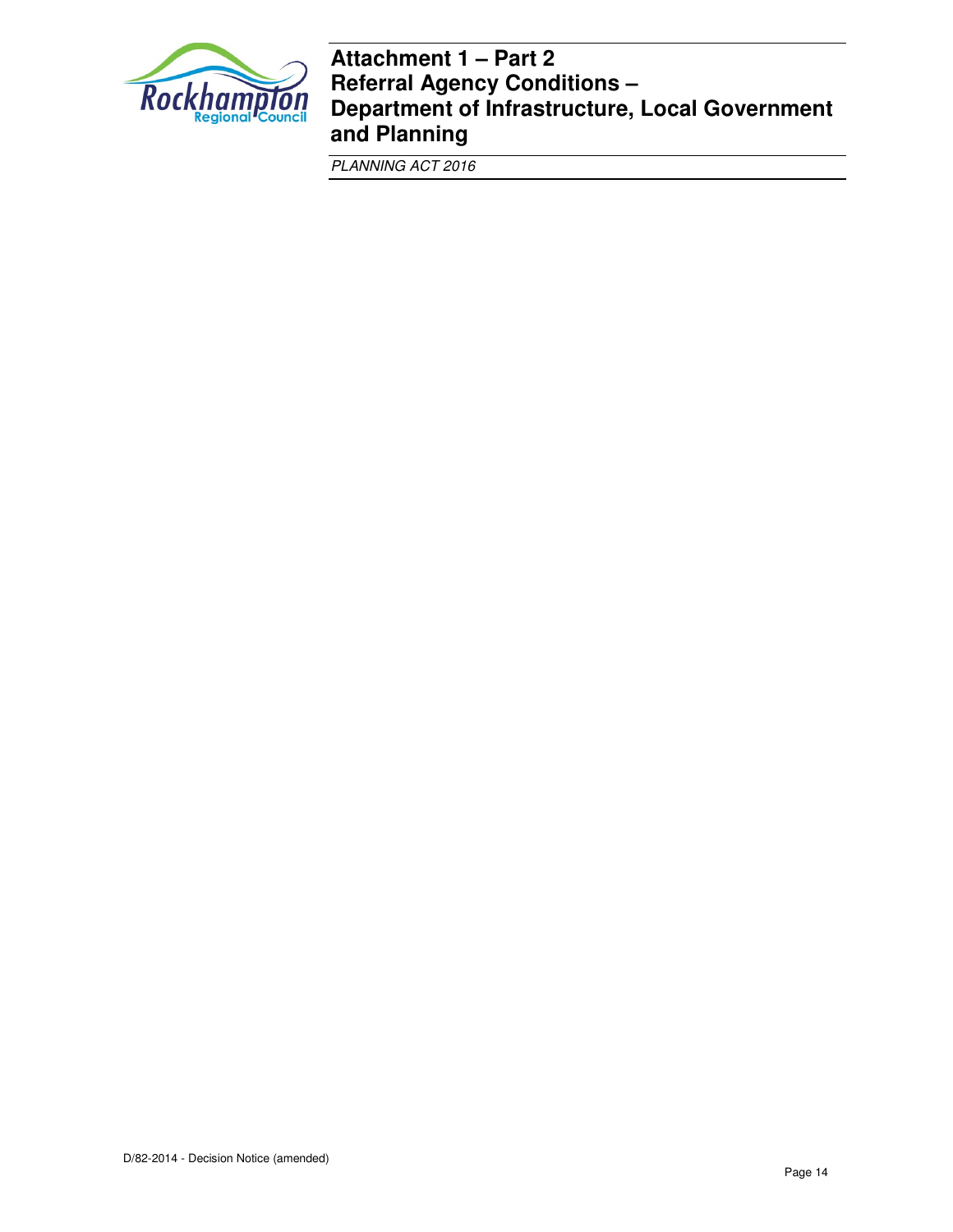

# **Attachment 2 - Appeal Rights**

PLANNING ACT 2016

The following is an extract from the Planning Act 2016 (Chapter 6)

#### **Appeal rights**

#### **229 Appeals to tribunal or P&E Court**

- (1) Schedule 1 states—
	- (a) matters that may be appealed to— (i) either a tribunal or the P&E Court; or (ii) only a tribunal; or (iii) only the P&E Court; and
	- (b) the person—
		- (i) who may appeal a matter (the **appellant**); and (ii) who is a respondent in an appeal of the matter; and (iii) who is a co-respondent in an appeal of the matter; and
		- (iv) who may elect to be a co-respondent in an appeal of the matter.
- (2) An appellant may start an appeal within the appeal period.
- (3) The **appeal period** is—
	- (a) for an appeal by a building advisory agency—10 business days after a decision notice for the decision is given to the agency or
	- (b) for an appeal against a deemed refusal—at any time after the deemed refusal happens; or
	- (c) for an appeal against a decision of the Minister, under chapter 7, part 4, to register premises or to renew the registration of premises—20 business days after a notice is published under section 269(3)(a) or (4); or
	- (d) for an appeal against an infrastructure charges notice— 20 business days after the infrastructure charges notice is given to the person; or
	- (e) for an appeal about a deemed approval of a development application for which a decision notice has not been given—30 business days after the applicant gives the deemed approval notice to the assessment manager; or
	- (f) for any other appeal—20 business days after a notice of the decision for the matter, including an enforcement notice, is given to the person.
	- Note—

See the P&E Court Act for the court's power to extend the appeal period.

- (4) Each respondent and co-respondent for an appeal may be heard in the appeal.
- (5) If an appeal is only about a referral agency's response, the assessment manager may apply to the tribunal or P&E Court to withdraw from the appeal.
- (6) To remove any doubt, it is declared that an appeal against an infrastructure charges notice must not be about—
	- (a) the adopted charge itself; or
	- (b) for a decision about an offset or refund—
		- (i) the establishment cost of trunk infrastructure identified in a LGIP; or
	- (ii) the cost of infrastructure decided using the method included in the local government's charges resolution.

#### **230 Notice of appeal**

- (1) An appellant starts an appeal by lodging, with the registrar of the tribunal or P&E Court, a notice of appeal that— (a) is in the approved form; and
	- (b) succinctly states the grounds of the appeal.
- (2) The notice of appeal must be accompanied by the required fee.
- (3) The appellant or, for an appeal to a tribunal, the registrar must, within the service period, give a copy of the notice of appeal to-
	- (a) the respondent for the appeal; and
	- (b) each co-respondent for the appeal; and
- (c) for an appeal about a development application under schedule 1, table 1, item 1—each principal submitter for the development application; and
- (d) for an appeal about a change application under schedule 1, table 1, item 2—each principal submitter for the change application; and
- (e) each person who may elect to become a co-respondent for the appeal, other than an eligible submitter who is not a principal submitter in an appeal under paragraph (c) or (d); and
- (f) for an appeal to the P&E Court—the chief executive; and
- (g) for an appeal to a tribunal under another Act—any other
- person who the registrar considers appropriate.

#### (4) The **service period** is—

- (a) if a submitter or advice agency started the appeal in the P&E Court-2 business days after the appeal is started; or
- (b) otherwise—10 business days after the appeal is started.
- (5) A notice of appeal given to a person who may elect to be a co-respondent must state the effect of subsection
- (6) A person elects to be a co-respondent by filing a notice of election, in the approved form, within 10 business days after the notice of appeal is given to the person*.*

#### **231 Other appeals**

- (1) Subject to this chapter, schedule 1 and the P&E Court Act, unless the Supreme Court decides a decision or other matter under this Act is affected by jurisdictional error, the decision or matter is non-appealable.
- (2) The Judicial Review Act 1991, part 5 applies to the decision or matter to the extent it is affected by jurisdictional error.
- (3) A person who, but for subsection (1) could have made an application under the Judicial Review Act 1991 in relation to the decision or matter, may apply under part 4 of that Act for a statement of reasons in relation to the decision or matter.
- (4) In this section— **decision** includes—
	- (a) conduct engaged in for the purpose of making a decision; and
	- (b) other conduct that relates to the making of a decision; and
	- (c) the making of a decision or the failure to make a decision; and
	- (d) a purported decision; and
	- (e) a deemed refusal.
- **non-appealable**, for a decision or matter, means the decision or matter—
	- (a) is final and conclusive; and
	- (b) may not be challenged, appealed against, reviewed, quashed, set aside or called into question in any other way under the Judicial Review Act 1991 or otherwise, whether by the Supreme Court, another court, a tribunal or another entity; and
	- (c) is not subject to any declaratory, injunctive or other order of the Supreme Court, another court, a tribunal or another entity on any ground.

#### **232 Rules of the P&E Court**

- (1) A person who is appealing to the P&E Court must comply with the rules of the court that apply to the appeal.
- (2) However, the P&E Court may hear and decide an appeal even if the person has not complied with rules of the P&E Court.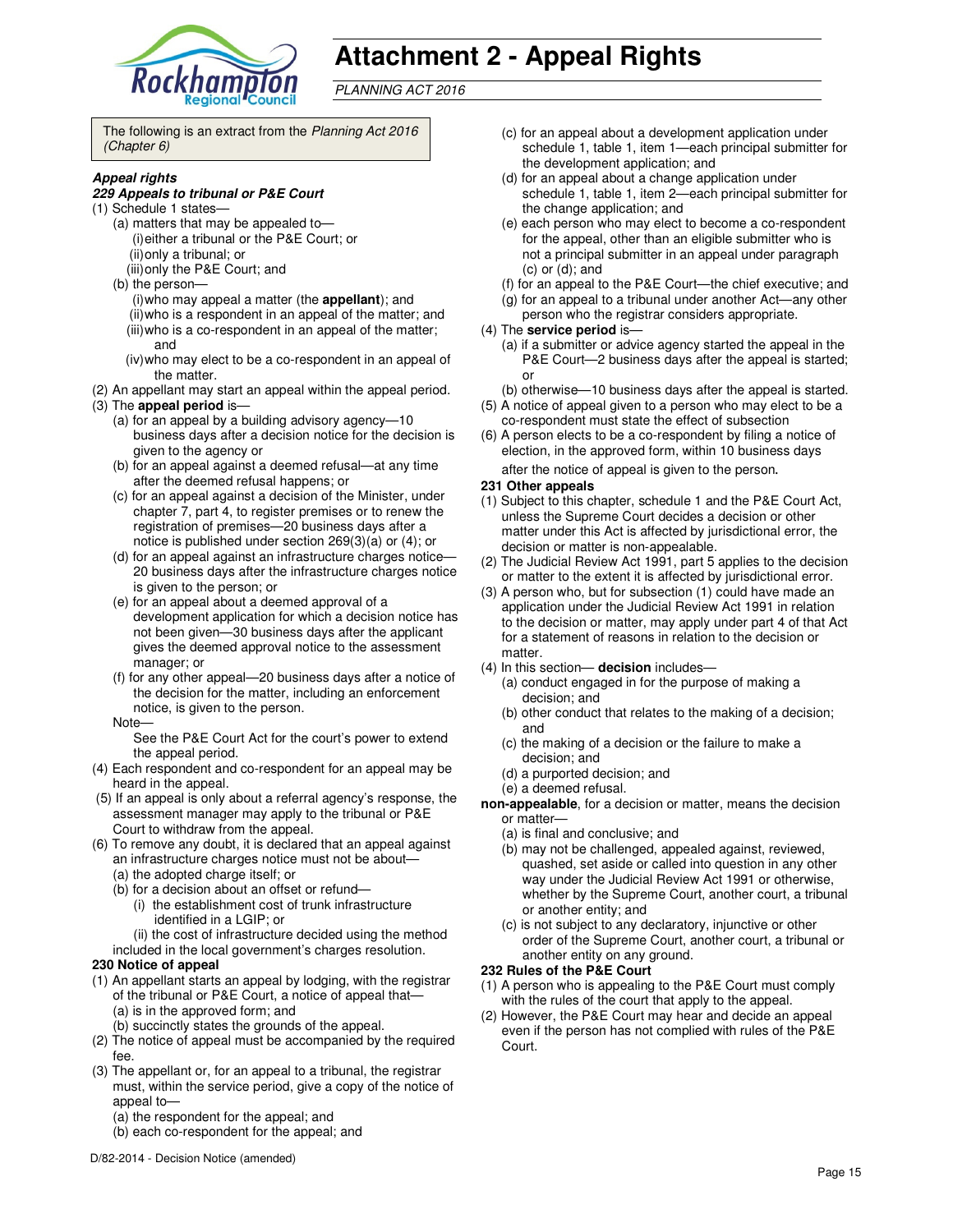

## **Appeal Rights**

PLANNING ACT 2016

## **Schedule 1**

#### **Appeals section 229 1 Appeal rights and parties to appeals**

- (1) Table 1 states the matters that may be appealed to—(a) the P&E court; or (b) a tribunal.
- (2) However, table 1 applies to a tribunal only if the matter involves—
	- (a) the refusal, or deemed refusal of a development application, for—
	- (i) a material change of use for a classified building; or
	- (ii) operational work associated with building work, a retaining wall, or a tennis court; or (b) a provision of a development approval for—
	- (i) a material change of use for a classified building; or
- (ii) operational work associated with building work, a retaining wall, or a tennis court; or
	- (c) if a development permit was applied for—the decision to give a preliminary approval for—
		- (i) a material change of use for a classified building; or
		- (ii) operational work associated with building work, a retaining wall, or a tennis court; or
	- (d) a development condition if—
		- (i) the development approval is only for a material change of use that involves the use of a building classified under the Building Code as a class 2 building; and
		- (ii) the building is, or is proposed to be, not more than 3 storeys; and
		- (iii) the proposed development is for not more than 60 sole-occupancy units; or
	- (e) a decision for, or a deemed refusal of, an extension application for a development approval that is only for a material change of use of a classified building; or
	- (f) a decision for, or a deemed refusal of, a change application for a development approval that is only for a material change of use of a classified building; or
	- (g) a matter under this Act, to the extent the matter relates to—
		- (i) the Building Act, other than a matter under that Act that may or must be decided by the Queensland Building and Construction Commission; or
		- (ii) the Plumbing and Drainage Act, part 4 or 5; or
	- (h) a decision to give an enforcement notice in relation to a matter under paragraphs (a) to (g); or
	- (i) a decision to give an infrastructure charges notice; or
	- (j) the refusal, or deemed refusal, of a conversion application; or
	- (k) a matter that, under another Act, may be appealed to the tribunal; or
	- (l) a matter prescribed by regulation.
- (3) Also, table 1 does not apply to a tribunal if the matter
- involves—
	- (a) for a matter in subsection  $(2)(a)$  to  $(d)$ 
		- (i) a development approval for which the development application required impact assessment; and
		- (ii) a development approval in relation to which the assessment manager received a properly made submission for the development application; or
	- (b) a provision of a development approval about the identification or inclusion, under a variation approval, of a matter for the development.
- (4) Table 2 states the matters that may be appealed only to the P&E Court.
- (5) Table 3 states the matters that may be appealed only to the tribunal.
- (6) In each table—
	- (a) column 1 states the appellant in the appeal; and
	- (b) column 2 states the respondent in the appeal; and
	- (c) column 3 states the co-respondent (if any) in the appeal; and
	- (d) column 4 states the co-respondents by election (if any) in the appeal.
- (7) If the chief executive receives a notice of appeal under section 230(3)(f), the chief executive may elect to be a corespondent in the appeal.

| Table 1<br>Appeals to the P&E Court and, for certain matters, to a tribunal                                                                                                                                                                                                                                                                    |                           |                                                              |                                                                                   |  |
|------------------------------------------------------------------------------------------------------------------------------------------------------------------------------------------------------------------------------------------------------------------------------------------------------------------------------------------------|---------------------------|--------------------------------------------------------------|-----------------------------------------------------------------------------------|--|
| 1. Development applications<br>An appeal may be made against-<br>(a) the refusal of all or part of the development application; or<br>(b) the deemed refusal of the development application; or<br>(c) a provision of the development approval; or<br>(d) if a development permit was applied for-the decision to give a preliminary approval. |                           |                                                              |                                                                                   |  |
| Column 1                                                                                                                                                                                                                                                                                                                                       | Column 2                  | Column 3                                                     | Column 4                                                                          |  |
| Appellant                                                                                                                                                                                                                                                                                                                                      | Respondent                | Co-respondent<br>$($ if any $)$                              | Co-respondent by election<br>(i f any)                                            |  |
| The applicant                                                                                                                                                                                                                                                                                                                                  | The assessment<br>manager | If the appeal is about<br>a concurrence<br>agency's referral | 1 A concurrence agency that is<br>not a co-respondent<br>2 If a chosen Assessment |  |

response—the

manager is the respondent-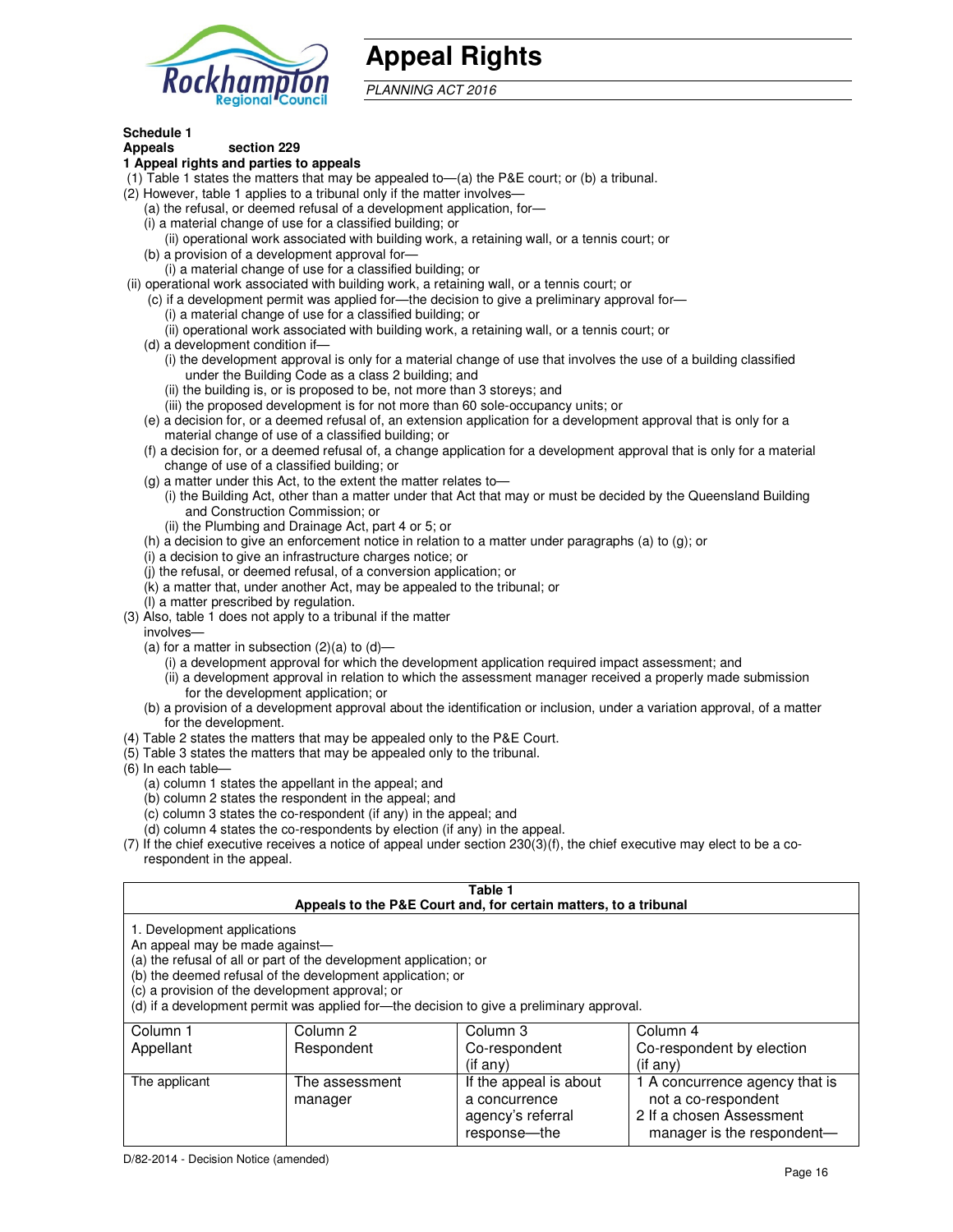| Table 1<br>Appeals to the P&E Court and, for certain matters, to a tribunal                                                                                                                                                                                                                                                                                                                                                                                                                                                                                                                                                                                                                                                                                                                                                                                                                                                                                       |                                                                                                                               |                                                                 |                                                                                                                                                                                                                                                                                                                                                 |  |
|-------------------------------------------------------------------------------------------------------------------------------------------------------------------------------------------------------------------------------------------------------------------------------------------------------------------------------------------------------------------------------------------------------------------------------------------------------------------------------------------------------------------------------------------------------------------------------------------------------------------------------------------------------------------------------------------------------------------------------------------------------------------------------------------------------------------------------------------------------------------------------------------------------------------------------------------------------------------|-------------------------------------------------------------------------------------------------------------------------------|-----------------------------------------------------------------|-------------------------------------------------------------------------------------------------------------------------------------------------------------------------------------------------------------------------------------------------------------------------------------------------------------------------------------------------|--|
|                                                                                                                                                                                                                                                                                                                                                                                                                                                                                                                                                                                                                                                                                                                                                                                                                                                                                                                                                                   |                                                                                                                               | concurrence agency                                              | the prescribed assessment<br>manager<br>3 Any eligible advice agency for<br>the application<br>4 Any eligible submitter for the<br>application                                                                                                                                                                                                  |  |
| 2. Change applications<br>An appeal may be made against-<br>(b) a deemed refusal of a change application.                                                                                                                                                                                                                                                                                                                                                                                                                                                                                                                                                                                                                                                                                                                                                                                                                                                         |                                                                                                                               |                                                                 | (a) a responsible entity's decision for a change application, other than a decision made by the P&E court; or                                                                                                                                                                                                                                   |  |
| Column 1<br>Appellant                                                                                                                                                                                                                                                                                                                                                                                                                                                                                                                                                                                                                                                                                                                                                                                                                                                                                                                                             | Column <sub>2</sub><br>Respondent                                                                                             | Column <sub>3</sub><br>Co-respondent<br>(if any)                | Column 4<br>Co-respondent by election<br>(if any)                                                                                                                                                                                                                                                                                               |  |
| 1 The applicant<br>2 If the responsible<br>entity is the<br>assessment<br>manager-an<br>affected entity that<br>gave a pre-request<br>notice or response<br>notice                                                                                                                                                                                                                                                                                                                                                                                                                                                                                                                                                                                                                                                                                                                                                                                                | The responsible<br>entity                                                                                                     | If an affected entity<br>starts the appeal-the<br>applicant     | 1 A concurrence agency for the<br>development application<br>2 If a chosen assessment<br>manager is the respondent-<br>the prescribed assessment<br>manager<br>3 A private certifier for the<br>development application<br>4 Any eligible advice agency for<br>the change application<br>5 Any eligible submitter for the<br>change application |  |
| 3. Extension applications<br>An appeal may be made against-                                                                                                                                                                                                                                                                                                                                                                                                                                                                                                                                                                                                                                                                                                                                                                                                                                                                                                       | (a) the assessment manager's decision about an extension application; or<br>(b) a deemed refusal of an extension application. |                                                                 |                                                                                                                                                                                                                                                                                                                                                 |  |
| Column 1<br>Appellant                                                                                                                                                                                                                                                                                                                                                                                                                                                                                                                                                                                                                                                                                                                                                                                                                                                                                                                                             | Column <sub>2</sub><br>Respondent                                                                                             | Column 3<br>Co-respondent<br>(if any)                           | Column 4<br>Co-respondent by election<br>(if any)                                                                                                                                                                                                                                                                                               |  |
| 1 The applicant<br>1.<br>For a matter other<br>2<br>than a deemed<br>refusal of an<br>extension<br>application $-$ a<br>concurrence<br>agency, other than<br>the chief executive,<br>for the application                                                                                                                                                                                                                                                                                                                                                                                                                                                                                                                                                                                                                                                                                                                                                          | The assessment<br>manager                                                                                                     | If a concurrence<br>agency starts the<br>appeal - the applicant | If a chosen assessment<br>manager is the respondent - the<br>prescribed assessment manager                                                                                                                                                                                                                                                      |  |
| 4. Infrastructure charges notices<br>An appeal may be made against an infrastructure charges notice on 1 or more of the following grounds<br>a) The notice involved an error relating to $-$<br>(i) The application of the relevant adopted charge; or<br>Examples of errors in applying an adopted charge -<br>The incorrect application of gross floor area for a non-residential development<br>Applying an incorrect 'use category', under a regulation, to the development<br>The working out of extra demands, for section 120; or<br>(i)<br>An offset or refund; or<br>(ii)<br>b) The was no decision about an offset or refund; or<br>c) If the infrastructure charges notice states a refund will be given - the timing for giving the refund; or<br>d) The amount of the charge is so unreasonable that no reasonable relevant local government could have<br>imposed the amount.<br>Column 1<br>Column <sub>2</sub><br>Column <sub>3</sub><br>Column 4 |                                                                                                                               |                                                                 |                                                                                                                                                                                                                                                                                                                                                 |  |
| Appellant                                                                                                                                                                                                                                                                                                                                                                                                                                                                                                                                                                                                                                                                                                                                                                                                                                                                                                                                                         | Respondent                                                                                                                    | Co-respondent                                                   | Co-respondent by election                                                                                                                                                                                                                                                                                                                       |  |

D/82-2014 - Decision Notice (amended)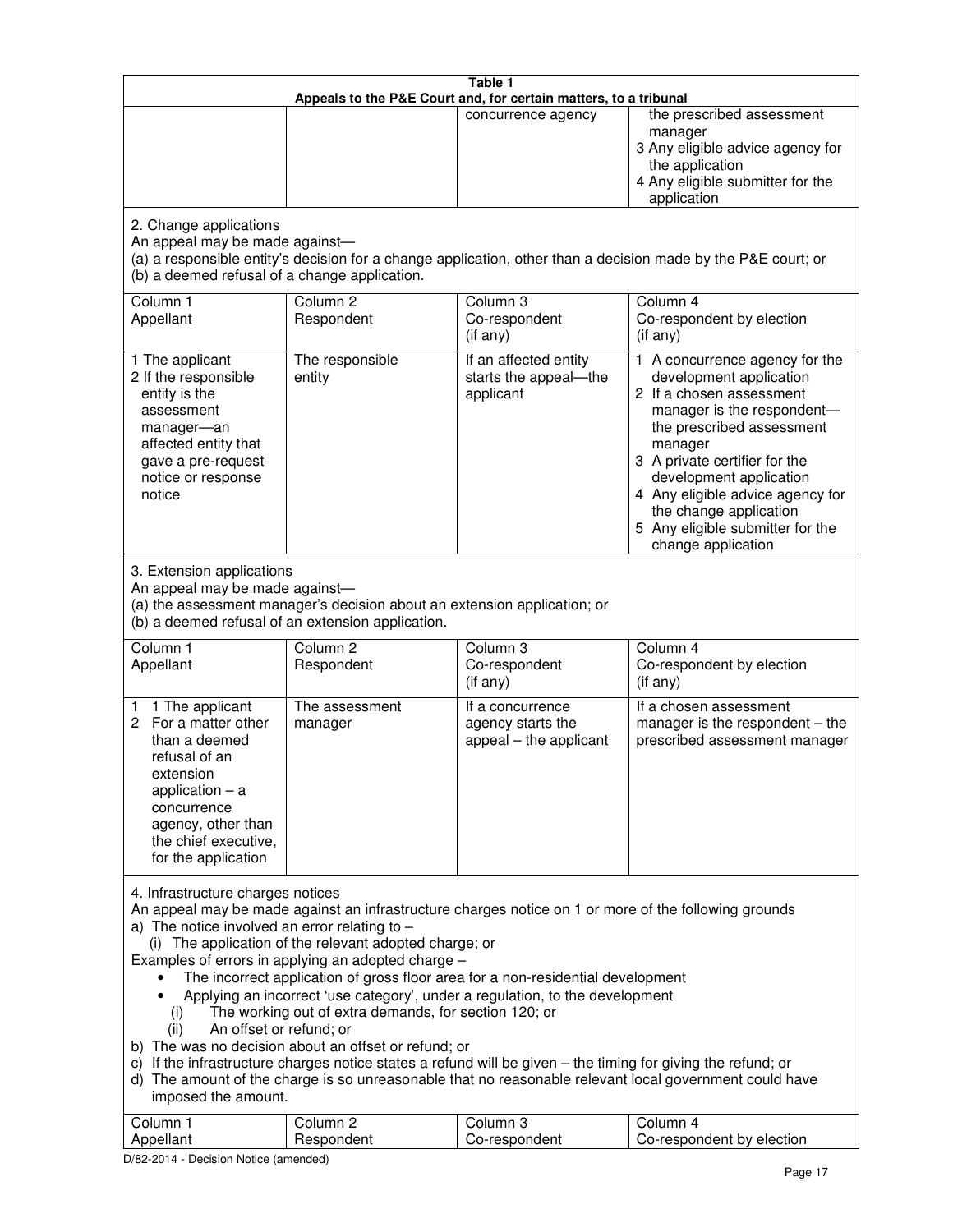| Table 1<br>Appeals to the P&E Court and, for certain matters, to a tribunal                                                                                                                                                                                                                                                                     |                                                                                                                            |                                                                                                                         |                                                                                                                                                                            |  |
|-------------------------------------------------------------------------------------------------------------------------------------------------------------------------------------------------------------------------------------------------------------------------------------------------------------------------------------------------|----------------------------------------------------------------------------------------------------------------------------|-------------------------------------------------------------------------------------------------------------------------|----------------------------------------------------------------------------------------------------------------------------------------------------------------------------|--|
|                                                                                                                                                                                                                                                                                                                                                 |                                                                                                                            | (if any)                                                                                                                | $($ if any $)$                                                                                                                                                             |  |
| The person given the<br>Infrastructure charges<br>notice                                                                                                                                                                                                                                                                                        | The local government<br>that gave the<br>infrastructure charges<br>notice                                                  |                                                                                                                         |                                                                                                                                                                            |  |
| 5. Conversion applications<br>An appeal may be made against-<br>(a) the refusal of a conversion application; or                                                                                                                                                                                                                                 | (b) a deemed refusal of a conversion application.                                                                          |                                                                                                                         |                                                                                                                                                                            |  |
| Column 1<br>Appellant                                                                                                                                                                                                                                                                                                                           | Column <sub>2</sub><br>Respondent                                                                                          | Column 3<br>Co-respondent<br>(if any)                                                                                   | Column 4<br>Co-respondent by election<br>(if any)                                                                                                                          |  |
| The applicant                                                                                                                                                                                                                                                                                                                                   | The local government<br>to which the conversion<br>application was made                                                    |                                                                                                                         | $\blacksquare$                                                                                                                                                             |  |
| 6. Enforcement notices                                                                                                                                                                                                                                                                                                                          |                                                                                                                            | An appeal may be made against the decision to give an enforcement notice.                                               |                                                                                                                                                                            |  |
| Column 1<br>Appellant                                                                                                                                                                                                                                                                                                                           | Column <sub>2</sub><br>Respondent                                                                                          | Column 3<br>Co-respondent<br>(if any)                                                                                   | Column 4<br>Co-respondent by election<br>(if any)                                                                                                                          |  |
| The person given the<br>enforcement notice                                                                                                                                                                                                                                                                                                      | The enforcement<br>authority                                                                                               |                                                                                                                         | If the enforcement authority is<br>not the local government for<br>the premises in relation to which<br>the offence is alleged to have<br>happened-the local<br>government |  |
|                                                                                                                                                                                                                                                                                                                                                 |                                                                                                                            | Table 2<br>Appeals to the P&E Court only                                                                                |                                                                                                                                                                            |  |
| 1. Appeals from tribunal<br>An appeal may be made against a decision of a tribunal, other than a decision under<br>section 252, on the ground of-<br>(a) an error or mistake in law on the part of the tribunal; or<br>(b) jurisdictional error.                                                                                                |                                                                                                                            |                                                                                                                         |                                                                                                                                                                            |  |
| Column 1<br>Appellant                                                                                                                                                                                                                                                                                                                           | Column 2<br>Respondent                                                                                                     | Column 3<br>Co-respondent<br>(if any)                                                                                   | Column 4<br>Co-respondent by election<br>$($ if any $)$                                                                                                                    |  |
| A party to the<br>proceedings for the<br>decision                                                                                                                                                                                                                                                                                               | The other party to the<br>proceedings for the<br>decision                                                                  |                                                                                                                         |                                                                                                                                                                            |  |
| 2. Eligible submitter appeals<br>An appeal may be made against the decision to give a development approval, or an approval for a change<br>application, to the extent that the decision relates to-<br>(a) any part of the development application for the development approval that required impact assessment; or<br>(b) a variation request. |                                                                                                                            |                                                                                                                         |                                                                                                                                                                            |  |
| Column <sub>1</sub><br>Appellant                                                                                                                                                                                                                                                                                                                | Column <sub>2</sub><br>Respondent                                                                                          | Column 3<br>Co-respondent<br>(if any)                                                                                   | Column 4<br>Co-respondent by election<br>(if any)                                                                                                                          |  |
| 1 For a development<br>application-an<br>eligible submitter for<br>the development<br>application<br>2 For a change<br>application-an                                                                                                                                                                                                           | 1 For a development<br>application-the<br>assessment<br>manager<br>2 For a change<br>application-the<br>responsible entity | 1 The applicant<br>2 If the appeal is about<br>a concurrence<br>agency's referral<br>response-the<br>concurrence agency | Another eligible<br>submitter for the<br>application                                                                                                                       |  |

D/82-2014 - Decision Notice (amended)

eligible submitter for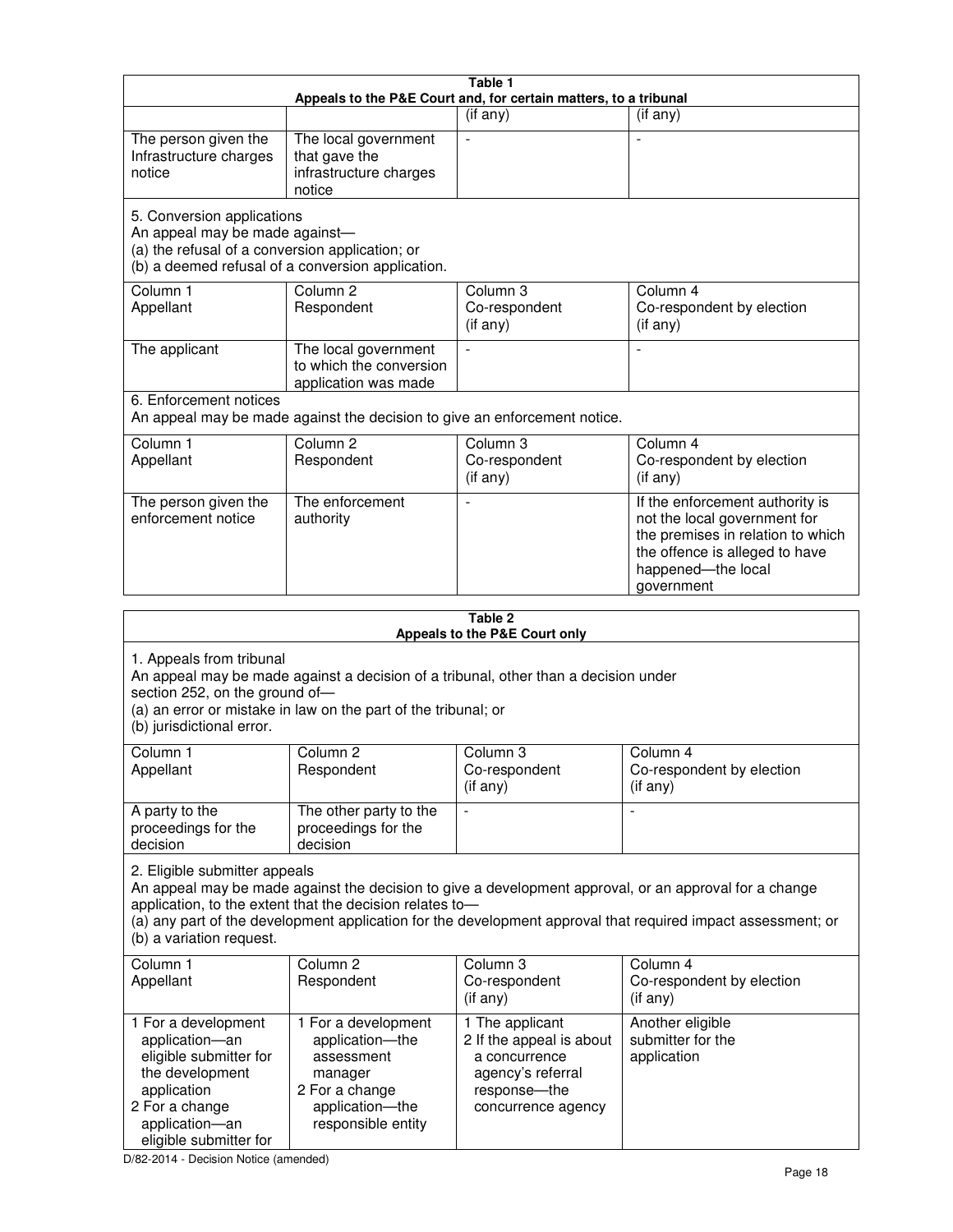| Table 2<br>Appeals to the P&E Court only                                                                                                                                                                                                                                                                                                                                                                           |                                                                                                                            |                                                                                                                         |                                                                                        |  |  |
|--------------------------------------------------------------------------------------------------------------------------------------------------------------------------------------------------------------------------------------------------------------------------------------------------------------------------------------------------------------------------------------------------------------------|----------------------------------------------------------------------------------------------------------------------------|-------------------------------------------------------------------------------------------------------------------------|----------------------------------------------------------------------------------------|--|--|
| the change<br>application                                                                                                                                                                                                                                                                                                                                                                                          |                                                                                                                            |                                                                                                                         |                                                                                        |  |  |
| 3. Eligible submitter and eligible advice agency appeals<br>An appeal may be made against a provision of a development approval, or failure to<br>include a provision in the development approval, to the extent the matter relates to-<br>(a) any part of the development application or the change application, for the development approval, that<br>required impact assessment; or<br>(b) a variation request. |                                                                                                                            |                                                                                                                         |                                                                                        |  |  |
| Column 1<br>Appellant                                                                                                                                                                                                                                                                                                                                                                                              | Column <sub>2</sub><br>Respondent                                                                                          | Column 3<br>Co-respondent<br>(if any)                                                                                   | Column 4<br>Co-respondent by election<br>(if any)                                      |  |  |
| 1 For a development<br>application-an<br>eligible submitter for<br>the development<br>application<br>2 For a change<br>application-an<br>eligible submitter for<br>the change<br>application<br>3 An eligible advice<br>agency for the<br>development<br>application or change<br>application                                                                                                                      | 1 For a development<br>application-the<br>assessment<br>manager<br>2 For a change<br>application-the<br>responsible entity | 1 The applicant<br>2 If the appeal is about<br>a concurrence<br>agency's referral<br>response-the<br>concurrence agency | Another eligible submitter for the<br>application                                      |  |  |
| 4. Compensation claims<br>An appeal may be made against-<br>(a) a decision under section 32 about a compensation claim; or<br>(b) a decision under section 265 about a claim for compensation; or<br>(c) a deemed refusal of a claim under paragraph (a) or (b).                                                                                                                                                   |                                                                                                                            |                                                                                                                         |                                                                                        |  |  |
| Column <sub>1</sub><br>Appellant                                                                                                                                                                                                                                                                                                                                                                                   | Column <sub>2</sub><br>Respondent                                                                                          | Column 3<br>Co-respondent<br>(if any)                                                                                   | Column 4<br>Co-respondent by election<br>(if any)                                      |  |  |
| A person dissatisfied<br>with the decision                                                                                                                                                                                                                                                                                                                                                                         | The local<br>government to which<br>the claim was made                                                                     | ÷,                                                                                                                      | $\overline{a}$                                                                         |  |  |
| 5. Registered premises<br>An appeal may be made against a decision of the Minister under chapter 7, part 4.                                                                                                                                                                                                                                                                                                        |                                                                                                                            |                                                                                                                         |                                                                                        |  |  |
| Column 1<br>Appellant                                                                                                                                                                                                                                                                                                                                                                                              | Column <sub>2</sub><br>Respondent                                                                                          | Column <sub>3</sub><br>Co-respondent<br>(if any)                                                                        | Column 4<br>Co-respondent by election<br>(if any)                                      |  |  |
| 1 A person given a<br>decision notice about<br>the decision<br>2 If the decision is to<br>register premises or<br>renew the<br>registration of<br>premises-an owner<br>or occupier of<br>premises in the<br>affected area for the<br>registered premises<br>who is dissatisfied<br>with the decision                                                                                                               | <b>The Minister</b>                                                                                                        |                                                                                                                         | If an owner or occupier starts the<br>appeal - the owner of the<br>registered premises |  |  |